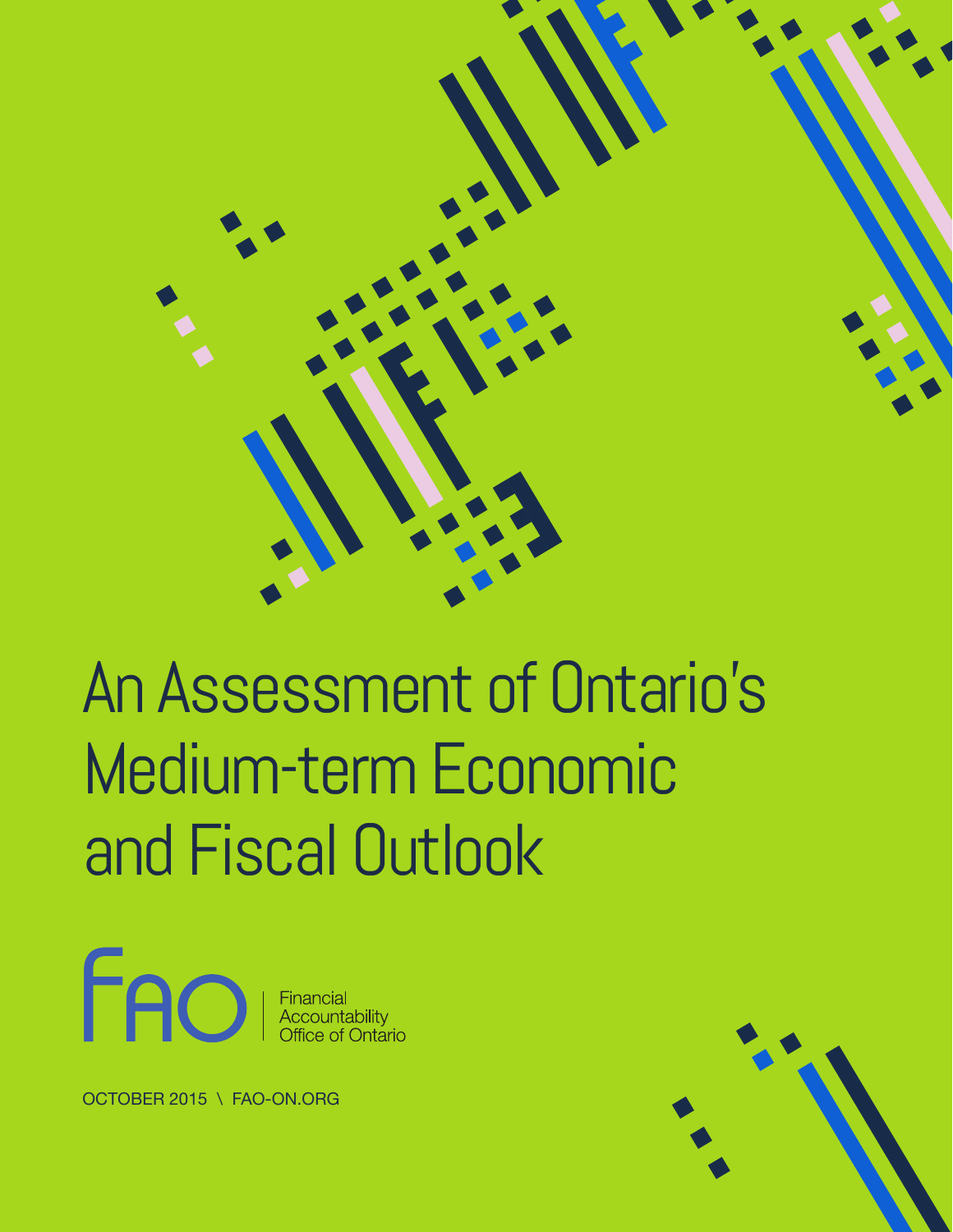# Financial Accountability Office of Ontario

Established by the *Financial Accountability Officer Act, 2013* (the Act), the Financial Accountability Office (FAO) provides independent analysis on the state of the Province's finances, trends in the provincial economy and related matters important to the Legislative Assembly of Ontario.

The FAO produces independent analysis on the initiative of the Financial Accountability Officer. Upon request from a member or committee of the Assembly, the Officer may also direct the FAO to undertake research to estimate the financial costs or financial benefits to the Province of any bill or proposal under the jurisdiction of the legislature.

This report was prepared by Luan Ngo and David West. Peter Harrison provided comments.

This report is based on information available to October 16, 2015. Background data used in this report data is available upon request.



Whitney Block Rm 1601 99 Wellesley St. West Toronto ON M7A 1A2

416-325-7470 fao-on.org info@fao-on.org



This document is also available in an accessible format and as a downloadable PDF at fao-on.org under the Publications section.

© Queen's Printer for Ontario, 2015 ISSN 2369-6192 (Print) ISSN 2369-6206 (Online) ISBN 978-1-4606-6870-2 (Print/Imprimé), 2015-2016 ed. ISBN 978-1-4606-6871-9 (PDF), 2015-2016 ed.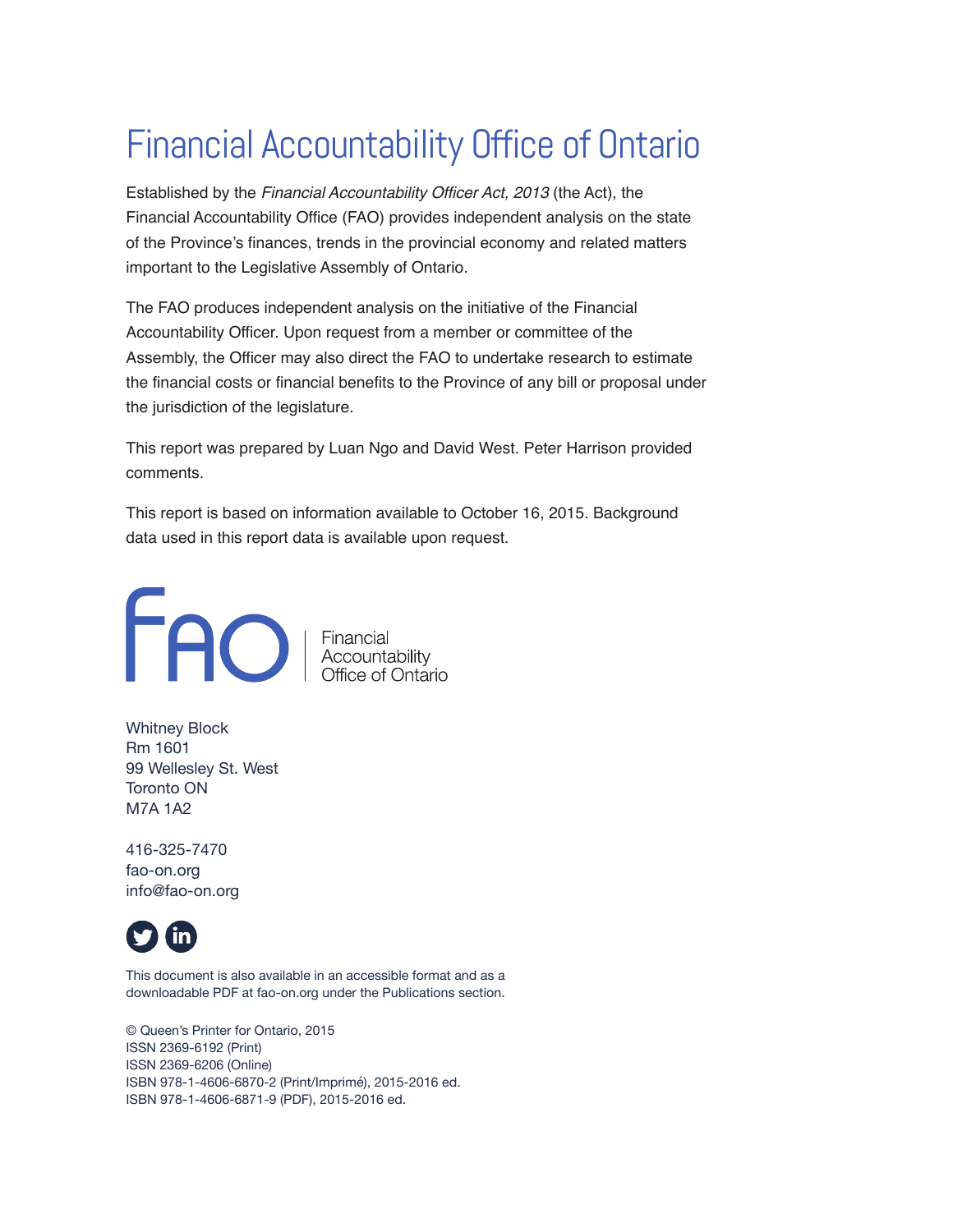# Table of Contents

|               | 1/Introduction and Summary                                                                                                              | 1                    |
|---------------|-----------------------------------------------------------------------------------------------------------------------------------------|----------------------|
|               | 2/ An Overview of Ontario's Economic Performance<br>Economic Developments since Budget 2015                                             | 3<br>6               |
|               | 3/ Ontario's Past Fiscal Performance and Medium-Term Outlook<br>2015 Budget Fiscal Plan                                                 | 8<br>9               |
|               | 4/ Assessing Ontario's Fiscal Plan<br>2015-16 Developments<br>Alternative Scenarios for 2015-16<br>Medium-term Risks to the Fiscal Plan | 12<br>12<br>13<br>14 |
|               | Appendices                                                                                                                              | 19                   |
| I.            | Private Sector Forecasts for Ontario Real GDP Growth                                                                                    | 19                   |
| $\parallel$ . | Ontario 2014-15 Public Accounts                                                                                                         | 20                   |
| III.          | Composition of Ontario Revenue Growth                                                                                                   | 21                   |
| IV.           | Ontario Program Spending: Projections Compared to Actual                                                                                | 22                   |
| V.            | <b>Potential Medium-Term Spending Pressures</b>                                                                                         | 24                   |
|               | VI. Ontario Net Debt and Interest on Debt                                                                                               | 25                   |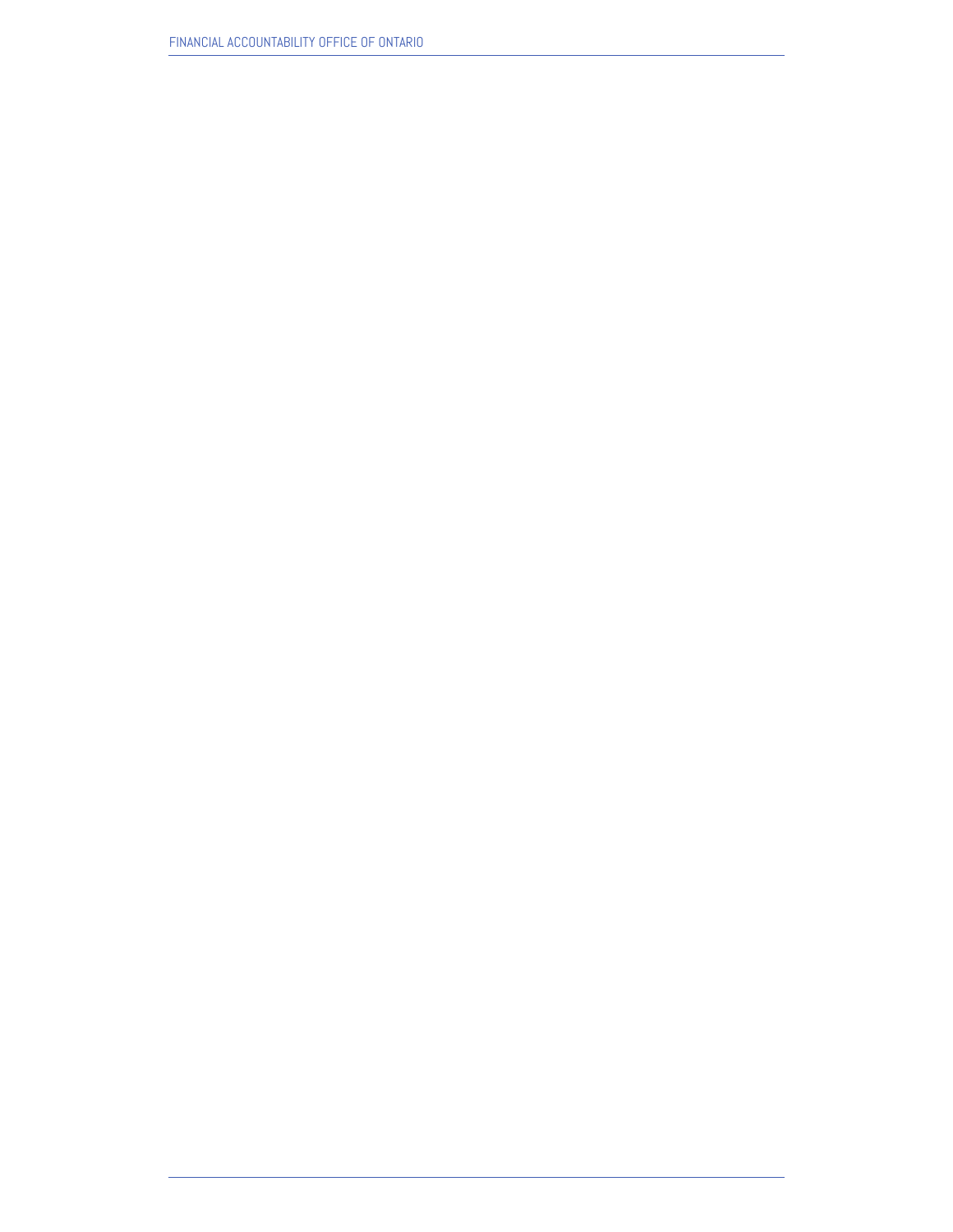# 1\ Introduction and Summary

### Introduction

A key element of the mandate of the Financial Accountability Office is to provide independent analysis on the state of the Ontario economy and the government's finances. To fulfill this mandate, the Financial Accountability Office (FAO) will produce a number of regular reports over the course of the fiscal year, assessing the current economic outlook and the government's fiscal plan.

This inaugural report on Ontario's economic and fiscal situation and outlook begins with a brief overview of economic trends over the past fifteen years to provide historical context for the current outlook. The report then examines recent economic developments and the short-term economic outlook. Given the current economic outlook, the report provides an assessment of the Province's fiscal plan, relative to the 2015 Budget outlook and in light of the 2014-15 Annual Report released on September 28, 2015. The report concludes with a presentation of alternative revenue and spending scenarios to highlight key risks to the fiscal plan.

As the newly created Financial Accountability Office continues to grow and develop capacity, future versions of these economic and fiscal assessments will evolve to ensure that they are effective and useful documents, responding to the needs of the members of the Ontario Legislative Assembly.

### **Summary**

Over the past decade, the Ontario economy has struggled in a challenging global economic environment. Sharp swings in key external factors — most importantly the Canadian dollar exchange rate and commodity prices — have contributed to a decline in Ontario's competitiveness and a loss of export markets. These challenges have led to a deteriorating economic performance, including slower GDP growth and weaker labour market outcomes.

The decline in Ontario's economic performance, exacerbated by the global recession of 2008-2009, has contributed to a difficult fiscal position for the Province.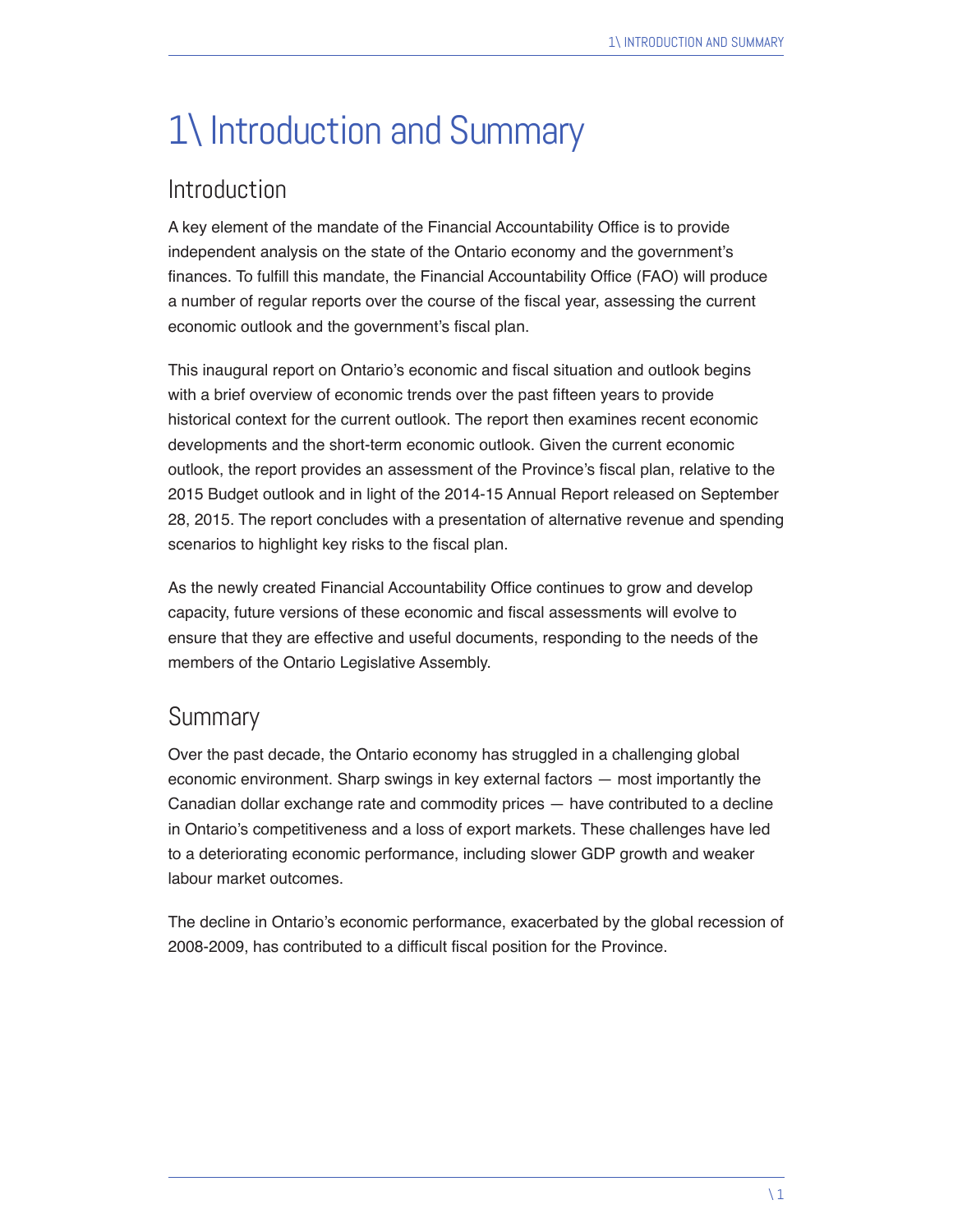In the 2015 Budget, the government presented a fiscal plan that includes returning the budget to balance by 2017-18. The government's fiscal plan is based on a relatively robust outlook for revenue growth combined with significant restraint in the growth of program spending.

- + The budget plan includes revenue growth averaging 4.3 per cent annually over the next three fiscal years, slightly stronger than the budget forecast for nominal economic growth, but well above the 2.6 per cent average annual growth in revenue over the past four years.
- + The budget plan also assumes program spending growth averaging 0.5 per cent annually over the next three years, below the 1.4 per cent pace of program spending growth over the past four years. The planned growth in spending is also well below the expected growth in population and price inflation  $-$  key drivers of government expenditures.

Based on current economic indicators, and consistent with the current private sector forecast consensus, economic growth in 2015 is expected to be significantly slower than projected at the time of the 2015 Budget. Slower economic growth is expected to reduce revenue this year and over the medium term compared to the budget forecast.

The \$1 billion reserve combined with the government's history of managing program spending below budget projections should more than offset the impact of lower revenue in 2015-16. As a result, the Province would appear to be on track to beat its 2015-16 deficit target of \$8.5 billion.

However, to balance the budget in 2017-18, the pace of deficit reduction must accelerate sharply to over \$4 billion per year in 2016-17 and 2017-18. Given the government's ambitious plans to limit program spending growth combined with relatively robust assumptions for revenue growth, the FAO developed alternative scenarios to assess the risks of the government not achieving its fiscal targets.

Specifically, the scenarios — based on reasonable assumptions — assess the impact on the budget balance if revenue growth was to be slightly more moderate or if program spending was to be slightly higher.

These alternative scenarios demonstrate that the risks to the government's current fiscal plan are significant and biased downwards. In particular, if program spending continues to rise at its recent pace and if revenue growth is somewhat more moderate than projected in the budget (but still faster than the past four years), a deficit of approximately \$3.5 billion in 2017-18 would be expected, in the absence of other policy actions.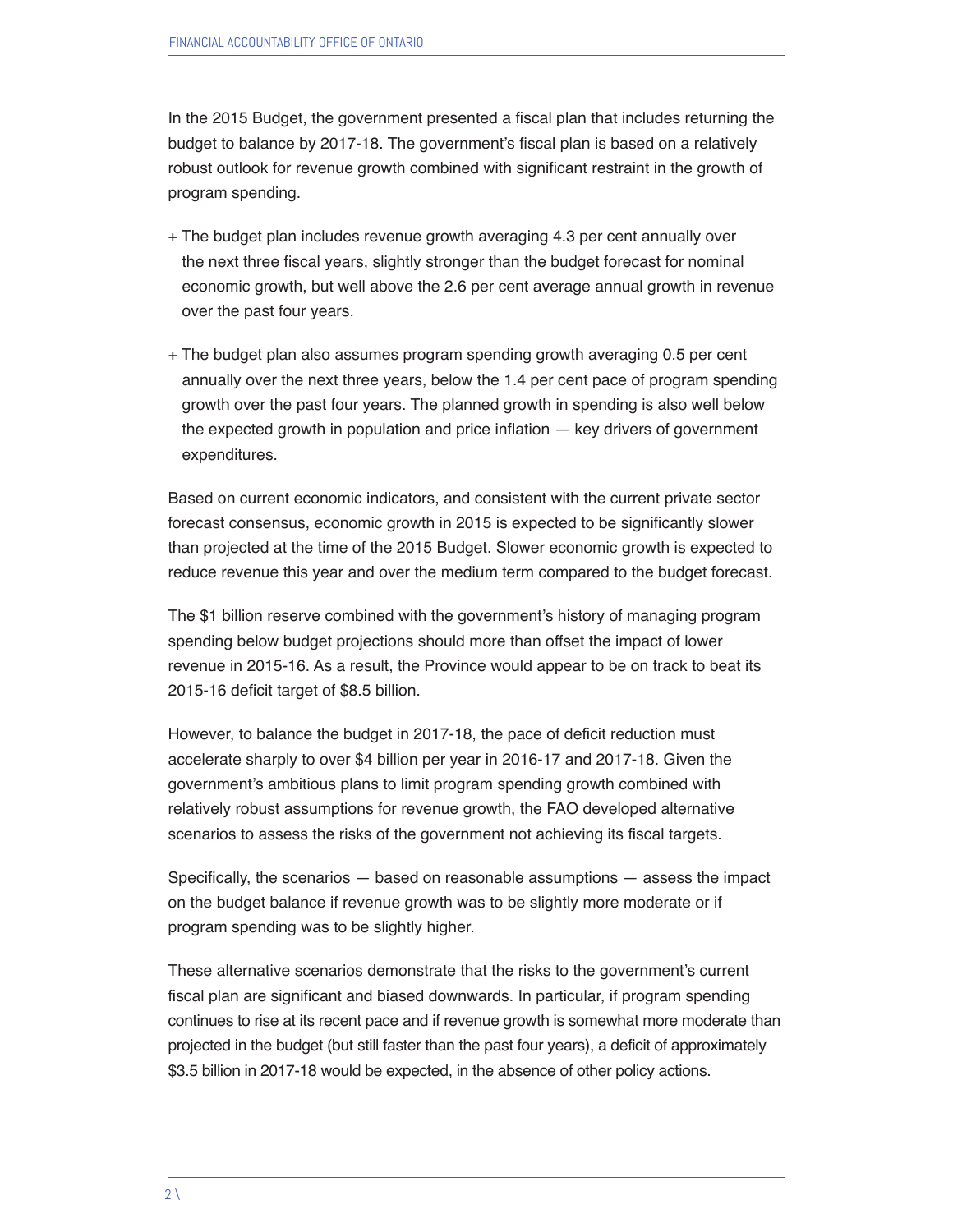# 2 \ An Overview of Ontario's Economic Performance

A challenging global economic environment contributed to a decline in the average pace of Ontario's economic growth over the past two decades. Swings in key external factors, notably commodity prices and the Canada-U.S exchange rate, dramatically shifted business fundamentals and competitiveness for many of Ontario's important industries, contributing to slower economic growth.<sup>1</sup>

The global recession of 2008-2009 amplified an already difficult economic climate in Ontario. The United States, Ontario's most important trading partner, experienced the sharpest declines in employment and output since the 1930s. The value of Ontario's merchandise exports to the U.S dropped by over 30 per cent in 2008 and 2009.



#### FIGURE 1: Ontario's Economic Growth has Slowed

Source: Ontario Ministry of Finance, Statistics Canada, Financial Accountability Office of Ontario.

<sup>1</sup> Many economic commentators have pointed to weak productivity growth as a key contributor to Ontario's disappointing economic performance over the past decade. However, a detailed analysis by the Centre for the Study of Living Standards (CSLS) concluded that weak export growth was one of the main causes of the drop in Ontario's productivity growth. The study noted that Ontario's weak export growth was largely the result of weak demand growth in the U.S., a loss of competitiveness largely due to the high value of the Canadian dollar over the period up to 2012, and the rise of new low cost emerging market economies. As a result, while improving Ontario's productivity performance is critical to improving Ontario's future economic performance, Ontario's weak productivity growth over the past decade was an outcome of its economic performance as much as it was a contributor. See "Ontario's Productivity Performance, 2000-2012: A Detailed Analysis", CSLS Research Report 2015-04, June 2015.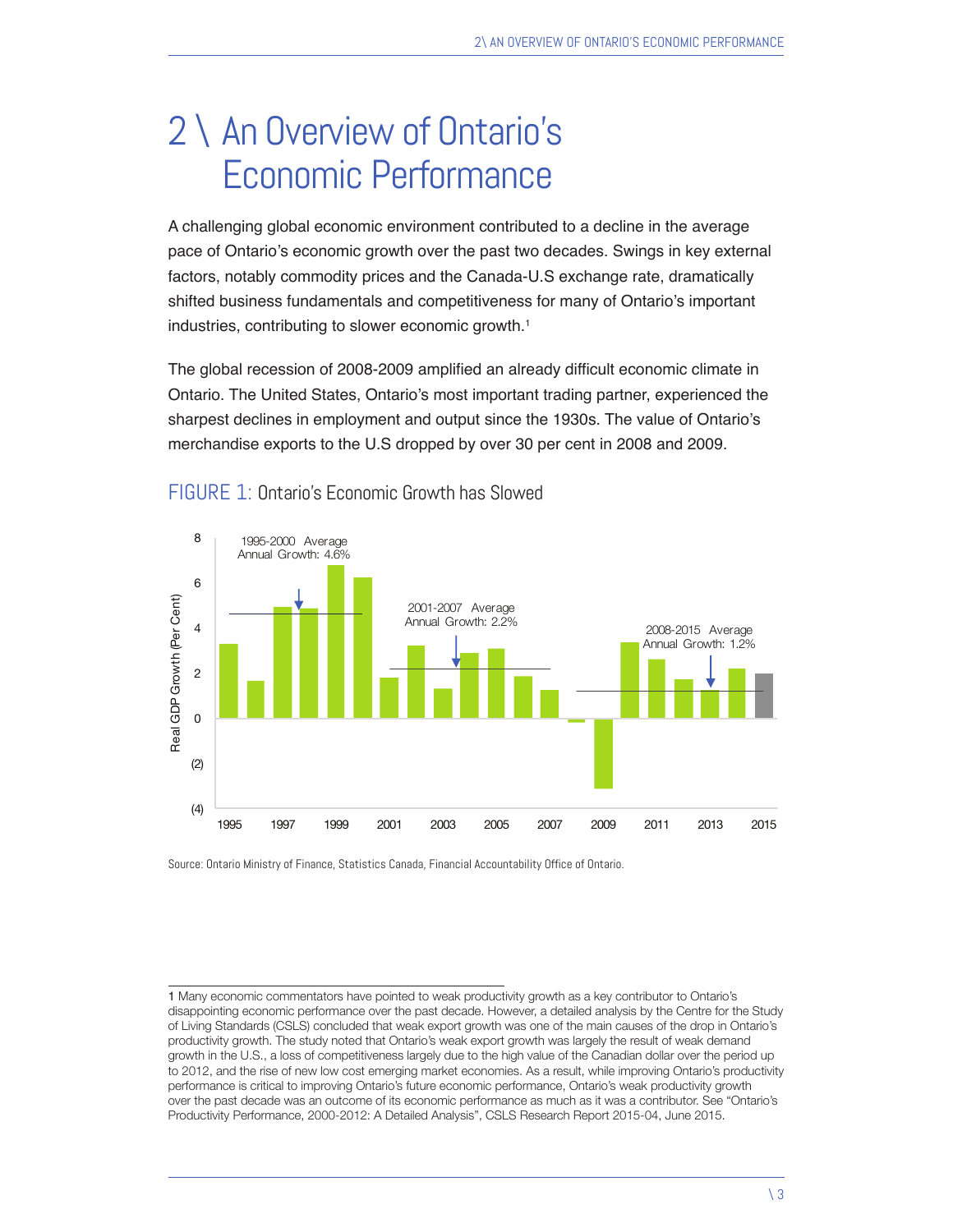Growth in Ontario's economy has slowed markedly since the robust expansion of the late 1990s. Over the period from 1995 to 2000, the average annual growth rate of real GDP was 4.6 per cent. For the period from 2001 to 2007, average growth declined by more than half to 2.2 per cent. Over the past eight years, starting with the beginning of the global recession and including an estimate of 2.0 per cent for 2015<sup>2</sup>, Ontario's real economic growth has averaged just 1.2 per cent per year (Figure 1).

Deconstructing Ontario's growth over these periods reveals the main cause for the sharp slow-down.3 From 1995 to 2000, Ontario's economic growth was relatively balanced, with household spending, business investment, government expenditures and net trade (exports less imports) all contributing positively to overall growth. In contrast, Ontario's economic growth over the past eight years has been largely driven by household spending, residential investment and government expenditures. On average, net trade and business investment have been a drag on overall economic growth since 2007.

The sharp decline in the contribution of net trade to Ontario's overall economic growth is largely a story of weak international exports. In 2014, Ontario's real international exports were more than two per cent below their peak levels before the 2008-2009 recession.

The rise of emerging economies over the past decade exacerbated the challenges for Ontario exporters by intensifying competition for key international markets. In 2000, Ontario merchandise exports to the U.S. represented 9.8 per cent of total U.S. imports. By 2014, Ontario's share had dropped to just 5.5 per cent (Figure 2).



FIGURE 2: Ontario's Declining Share of the U.S. Market

Sources: Industry Canada, U.S. Census Bureau and FAO calculations.

2 Based on current private sector forecasts (Figure 5).

<sup>3</sup> Based on Statistics Canada's Provincial Economic Accounts and the Ministry of Finance's Ontario Economic Accounts.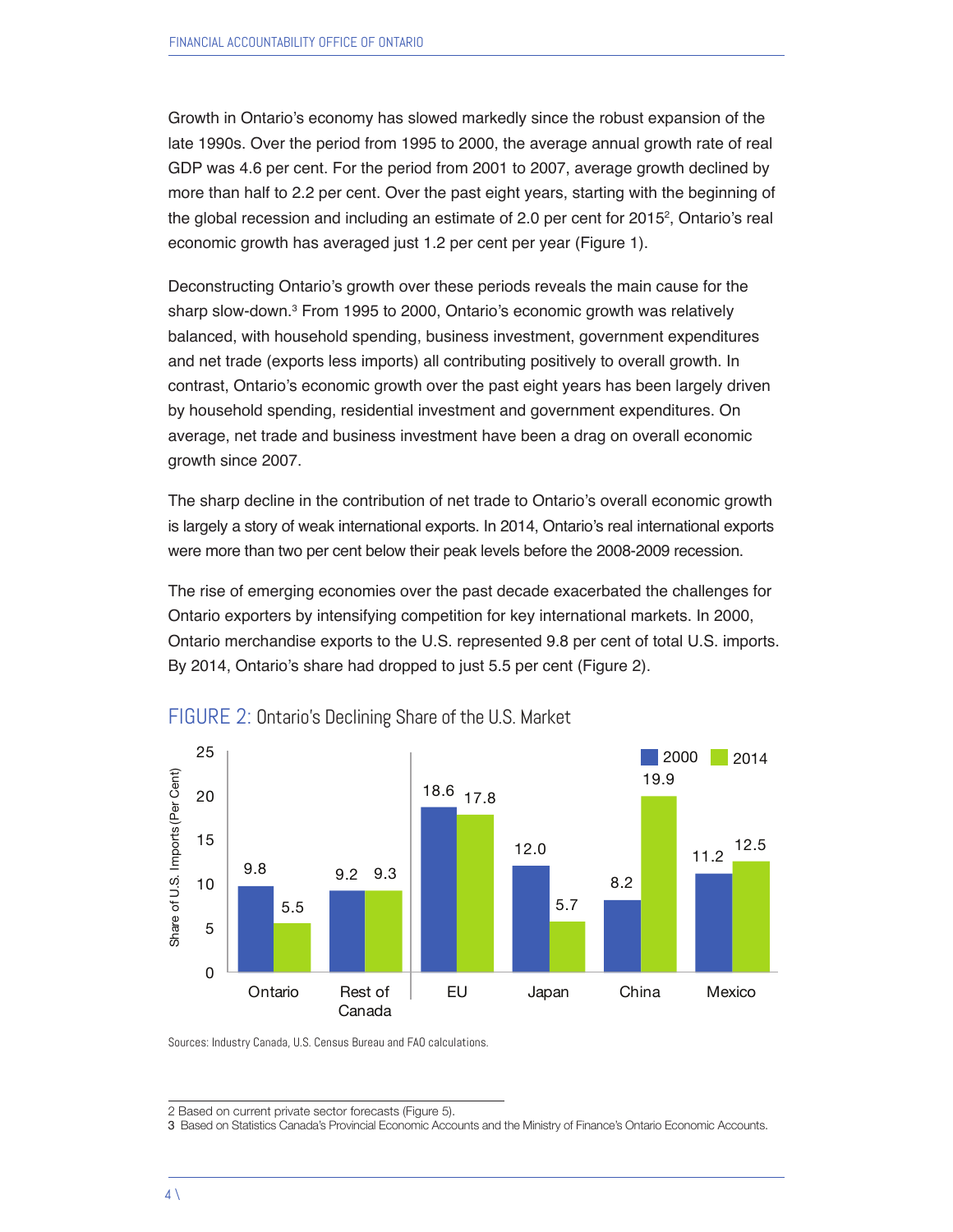The slower pace of economic growth and the lingering effects of the 2008–2009 recession have also impacted Ontario's current labour market performance.

From October 2008 to June 2009, Ontario employment dropped by approximately 4.1 per cent or 270 thousand jobs. As the Ontario economy recovered from the downturn, employment rebounded relatively quickly. By the spring of 2011, less than two years into the recovery, employment was at its pre-recession level. The pace of Ontario's job recovery following the global recession was much quicker than in the U.S. or other G7 countries.

Despite the apparently solid rebound in Ontario's employment, other indicators suggest that Ontario's labour market performance continues to be relatively weak. Ontario's employment rate  $-$  the share of the adult population with a job  $-$  dropped sharply during the recession and remains approximately 2.5 percentage points below its prerecession level, as employment gains have not kept pace with growth in the adult population. An additional 285 thousand jobs is required to return Ontario's employment rate to its pre-recession levels.



#### FIGURE 3: Ontario's Employment Rate has not Recovered

Source: Statistics Canada, Financial Accountability Office of Ontario

Long-term unemployment<sup>4</sup> as a share of the total number of unemployed has also worsened compared to pre-recession levels (Figure 4). The share of long-term unemployment increased sharply during the recession from 13 per cent in 2007 to 25 per cent in 2010. Although the share of long-term unemployed has declined moderately since 2010, it remains at 19 per cent, six percentage points higher than prior to the recession. Research has shown that long-term unemployment can seriously damage a worker's longterm prospects, reducing earnings and increasing the likelihood of remaining unemployed.<sup>5</sup>

<sup>4</sup> Long-term unemployment is defined as being out of work for more than 27 weeks.

<sup>5</sup> Zmitrowicz, K., Khan, M. *Beyond the Unemployment Rate: Assessing Canadian and U.S. Labour Markets Since the Great Recession.* Bank of Canada. 2014.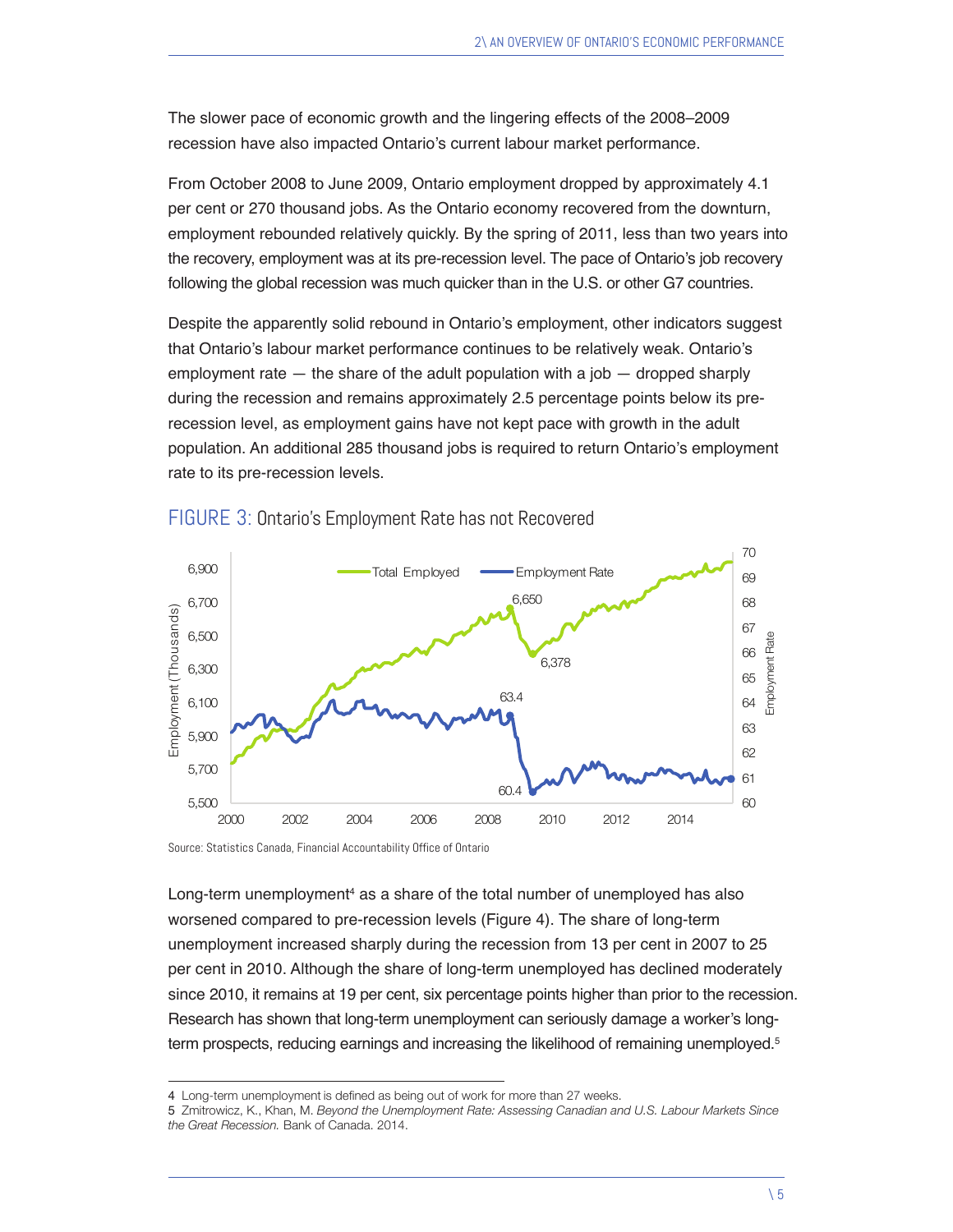

FIGURE 4: Ontario Long-Term Unemployment Remains Elevated

Source: Statistics Canada, Financial Accountability Office of Ontario.

# Economic Developments since Budget 2015

The Canadian and Ontario economies were weaker over the first half of 2015 than anticipated in the 2015 Budget. Although the early-year weakness in the economy was largely a reflection of temporary factors — an unusually harsh winter, a labour dispute at west coast U.S. ports, and temporary shut-downs at a number of auto assembly manufacturers in Ontario — it is expected to have an impact on the full-year performance of the economy.

Economic indicators released so far in 2015 have been generally mixed, suggesting an uneven pace of growth across the economy. Employment and GDP growth were weaker than anticipated but household spending and the residential housing market have outperformed projections. Growth rates of personal and corporate incomes were similarly uneven over the first half of 2015. Ontario labour income over the first six months of 2015 was up by approximately four per cent compared to 2014, in line with Budget projections. In contrast, net operating surplus of corporations is lower so far in 2015 on a year-over-year basis, compared to the budget projection of 5.0 per cent growth.

| (per cent change)            | <b>Budget 2015</b><br><b>Projection</b> | <b>Current 2015</b><br>year-over-year growth |
|------------------------------|-----------------------------------------|----------------------------------------------|
| Employment                   | 1.1                                     | 0.7                                          |
| <b>Retail Sales</b>          | 4.2                                     | 4.5                                          |
| <b>Housing Starts</b>        | 3.4                                     | 19.1                                         |
| Labour Income                | 4.0                                     | 3.8                                          |
| <b>Net Operating Surplus</b> | 5.0                                     | (2.6)                                        |

#### TABLE 1: Performance of Selected Economic Indicators for Ontario, 2015

Sources: Statistics Canada, Ontario Ministry of Finance, Canada Mortgage and Housing Corporation and FAO Calculations<br>Notes: Year-over-over growth rates are calculated by comparing available monthly or quarterly data in 20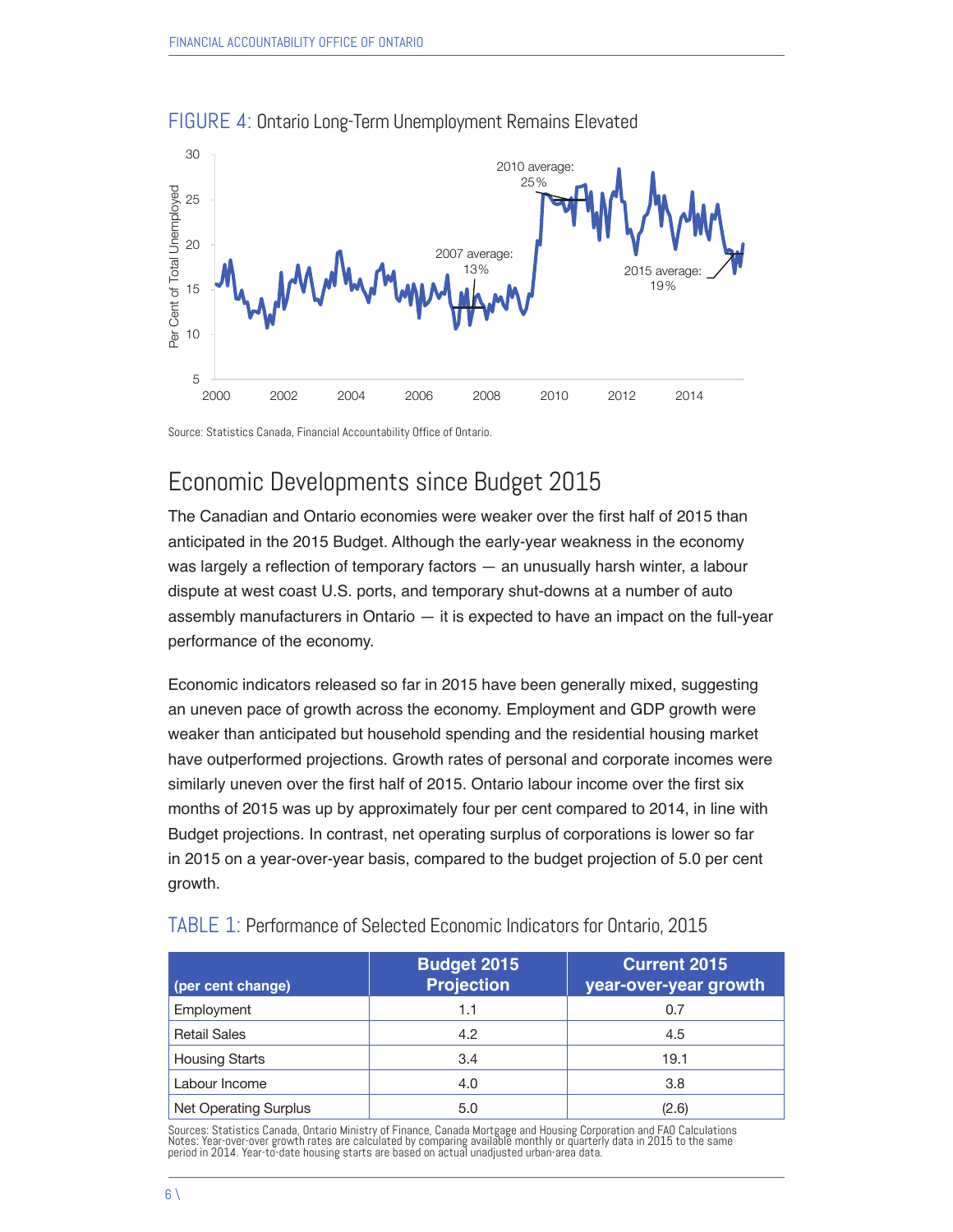Private-sector forecasts of Ontario economic growth have been revised lower since the 2015 Budget to reflect the generally weaker than expected performance of the economy over the first half of the year (Appendix I). The most recently available private sector forecasts of real GDP growth average 2.0 per cent for 2015, down sharply from 2.8 per cent at the time of the 2015 Budget.



FIGURE 5: Private Sector Outlook for Ontario Economic Growth

Source: Ontario Ministry of Finance Survey of Forecasters (Budget 2015 and October 13, 2015) and Financial Accountability Office of Ontario.

The downward revisions to nominal GDP growth forecasts for 2015 are equally pronounced. The current average private sector forecast for nominal GDP growth in 2015 is 3.4 per cent, down from 4.3 per cent at the time of the 2015 Budget.

However, a lowered forecast of 3.4 per cent annual growth in 2015 may still prove to be too strong. Based on the Ministry of Finance's Ontario Economic Accounts, nominal GDP increased by 0.5 per cent in both the first and second quarters of  $2015$ .<sup>6</sup> Assuming nominal GDP rebounds relatively strongly over the second half of 2015 with quarterly growth averaging 1.3 per cent (or over five per cent at annualized rates) – the annual growth rate for 2015 would reach just three per cent.

<sup>6</sup> Ontario Economic Accounts — Second Quarter of 2015, Ontario Ministry of Finance.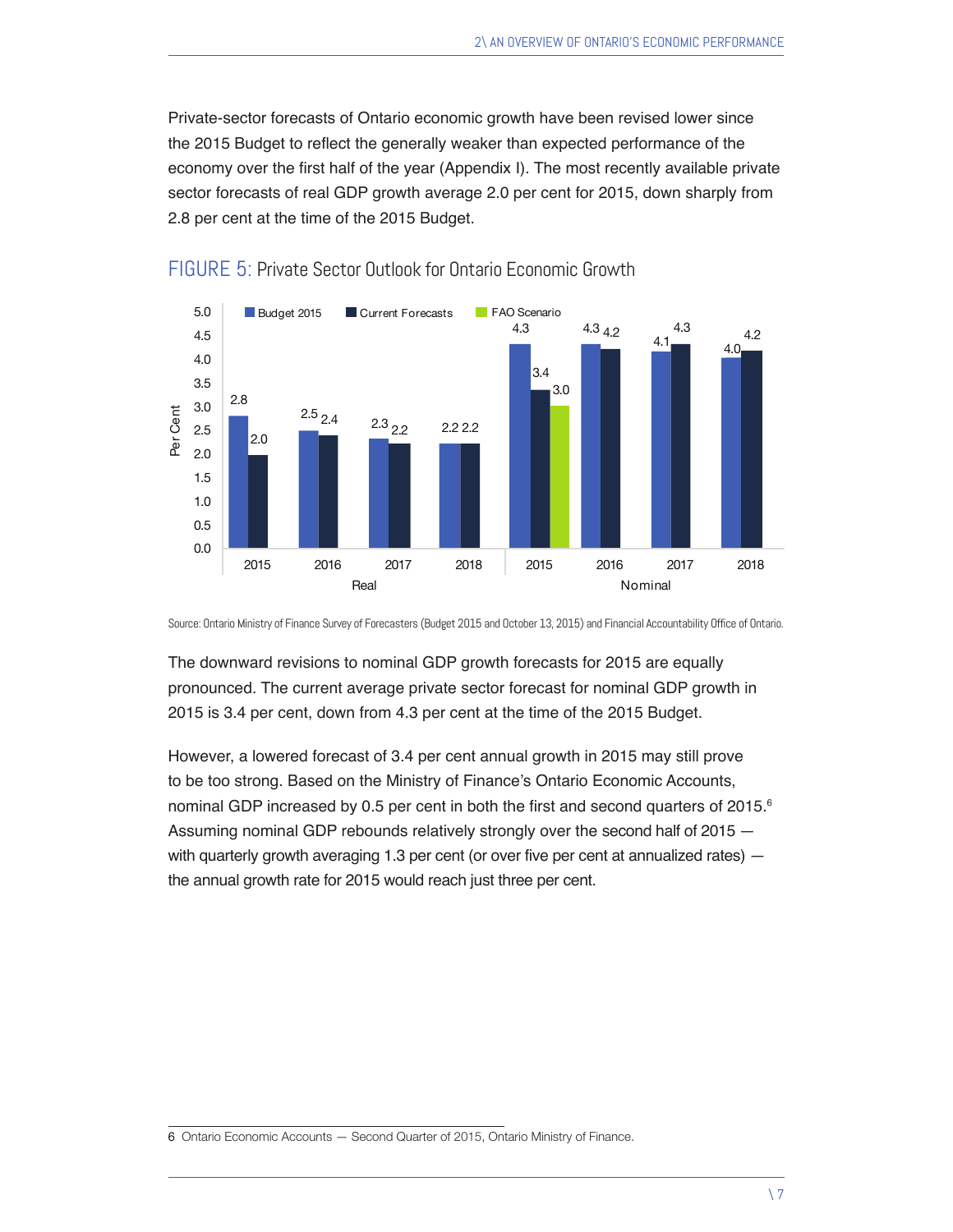# 3\ Ontario's Past Fiscal Performance and Medium-Term Outlook

The 2008-2009 recession resulted in a significant deterioration in Ontario's fiscal position. Total revenue dropped \$6.6 billion in 2008-09 and by a further \$1.2 billion in 2009-10. Between 2007-08 and 2009-10, personal income tax revenue dropped 8.1 per cent while corporate tax revenue dropped by over 50 per cent. At the same time, Ontario's program spending increased sharply by \$11.5 billion in 2009-10 from the previous year, largely as a result of stimulus measures intended to support the economy during the recession.<sup>7</sup> As a result, Ontario recorded deficits of \$6.4 billion in 2008-09 and \$19.3 billion in 2009-10 (Figure 6).



#### FIGURE 6: Ontario Budget Balance

Source: Ontario Budgets and 2014-15 Public Accounts Notes: Data labels indicate value in \$ billions unless otherwise indicated. No adjustments have been made for changes in accounting treatments.

In the three years following the recession, Ontario was able to achieve steady improvements in its fiscal position, reducing the deficit to \$9.2 billion by 2012-13.<sup>8</sup> However, over the past three years, there has been little change in the budget balance with the 2014-15 Public Accounts reporting a \$10.3 billion deficit, a \$0.2 billion improvement over 2013-14 (Appendix II).

<sup>7</sup> Stimulus measures included increased funding for infrastructure investment, employment training, and auto sector support (2009 Budget, pp. xi-xii).

<sup>8</sup> One-time savings from changes to teachers' benefits and a one-time boost from corporate tax revenue contributed to the significant year-over-year improvement in 2012-13.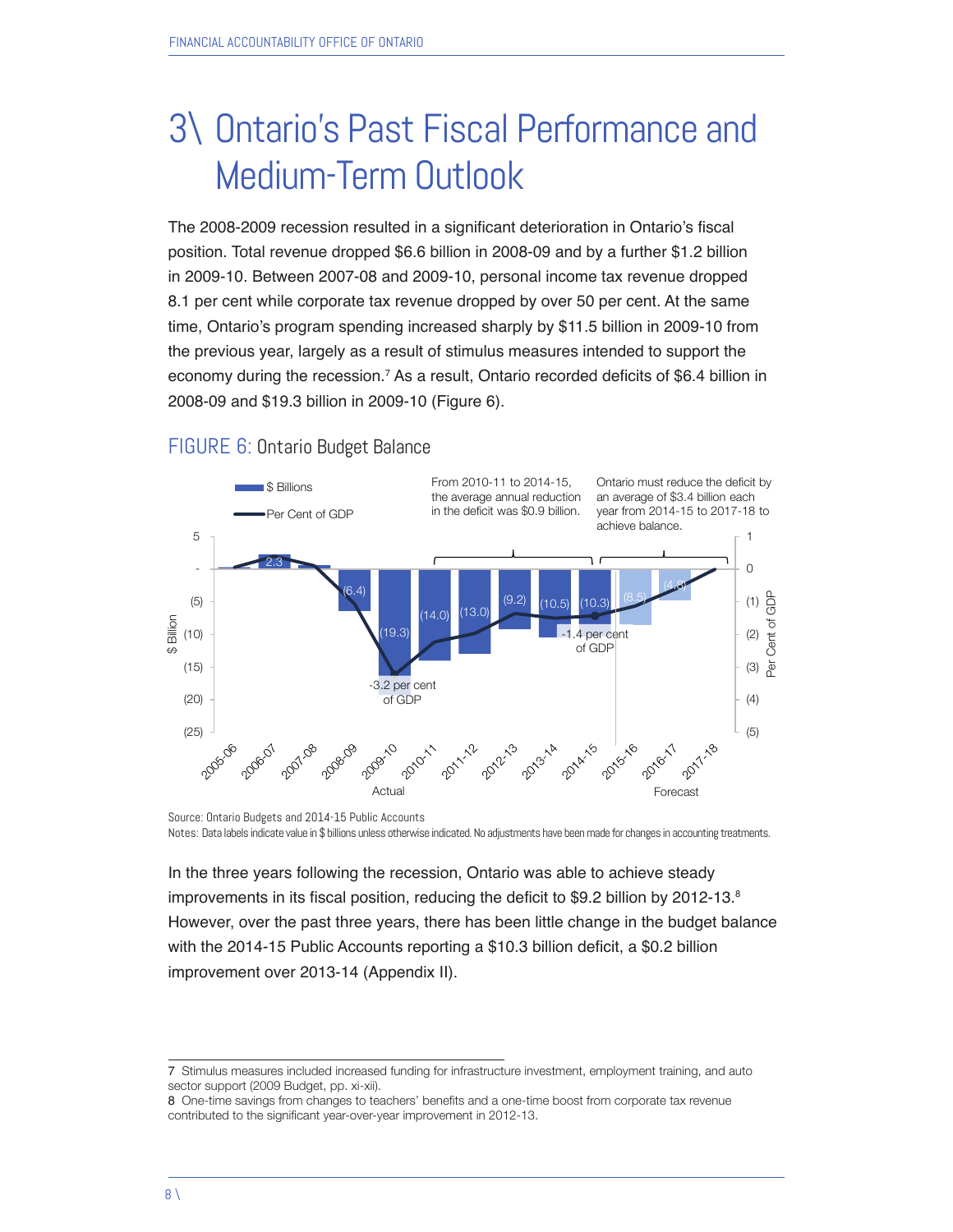# 2015 Budget Fiscal Plan

In the 2015 Budget, the Ontario government maintained its commitment to achieving a balanced budget by 2017-18 (Table 2), consistent with the fiscal recovery plan first published in the 2010 Budget.

Over the period from 2010-11 to 2014-15, Ontario reduced the deficit by an average of \$0.9 billion per year. To achieve balance in 2017-18, the government plans to reduce the deficit by an average of \$3.4 billion per year, a rate of improvement nearly four times greater than the pace of the past four years.

| (\$ Billions)              | 2014-15<br><b>Actual</b> | 2015-16<br><b>Plan</b> | 2016-17<br><b>Outlook</b> | 2017-18<br><b>Outlook</b> |
|----------------------------|--------------------------|------------------------|---------------------------|---------------------------|
| <b>Revenue</b>             | 118.5                    | 124.4                  | 129.4                     | 134.4                     |
| <b>Expense</b>             |                          |                        |                           |                           |
| Programs                   | 118.2                    | 120.5                  | 120.6                     | 120.0                     |
| Interest on Debt           | 10.6                     | 11.4                   | 12.4                      | 13.2                      |
| <b>Total Expense</b>       | 128.8                    | 131.9                  | 133.0                     | 133.2                     |
| Reserve                    |                          | 1.0                    | 1.2                       | 1.2                       |
| <b>Surplus / (Deficit)</b> | (10.3)                   | (8.5)                  | (4.8)                     |                           |

#### TABLE 2: Ontario 2015 Budget Fiscal Plan

Sources: 2014-15 Public Accounts and 2015 Ontario Budget Note: Numbers may not add due to rounding.

The budget's fiscal plan to balance in 2017-18 includes both relatively strong increases in total revenue combined with sharply lower program spending growth.

The government projects revenue to increase at an average of 4.3 per cent per year from 2014-15 to 2017-18 (Figure 7), slightly stronger than the outlook for nominal GDP growth at the time of the budget, and significantly stronger than the 2.6 per cent average annual growth in revenue over the past four years (2010-11 to 2014-15).<sup>9</sup>

<sup>9</sup> See Appendix III for more details on the composition of revenue growth.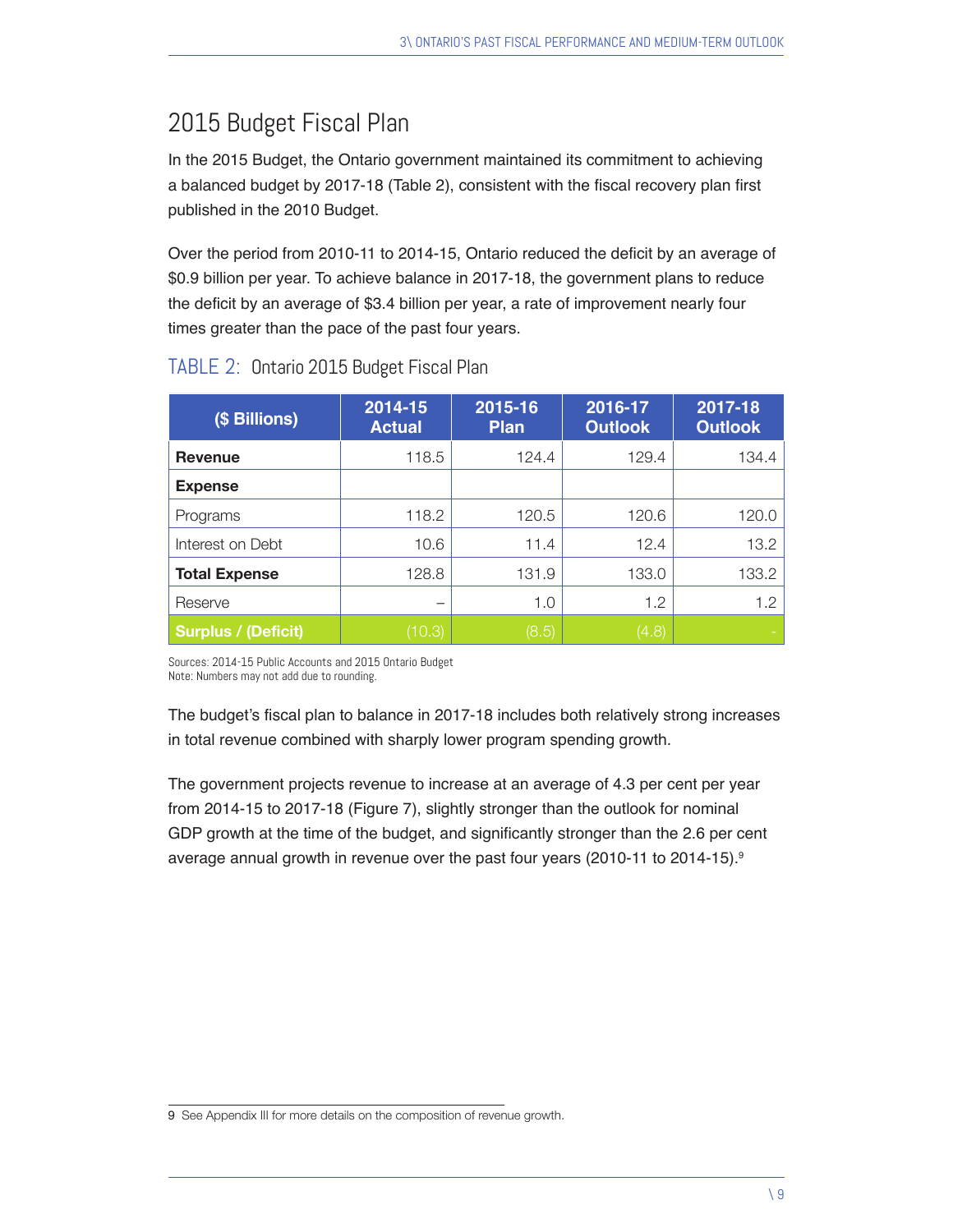

#### FIGURE 7: Ontario Total Revenue



Notes: Data labels indicate value in \$ billions unless otherwise indicated. No adjustments have been made for changes in accounting treatments.

The 2015 Budget is also based on the government's plan to restrain the growth in program spending to just 0.5 per cent per year from 2014-15 to 2017-18 — roughly one-third the average rate of program spending growth over the past four years.



#### FIGURE 8: Ontario Program Spending

Source: Ontario Budgets and 2014-15 Public Accounts Notes: Data labels indicate value in \$ billions unless otherwise indicated. No adjustments have been made for changes in accounting treatments.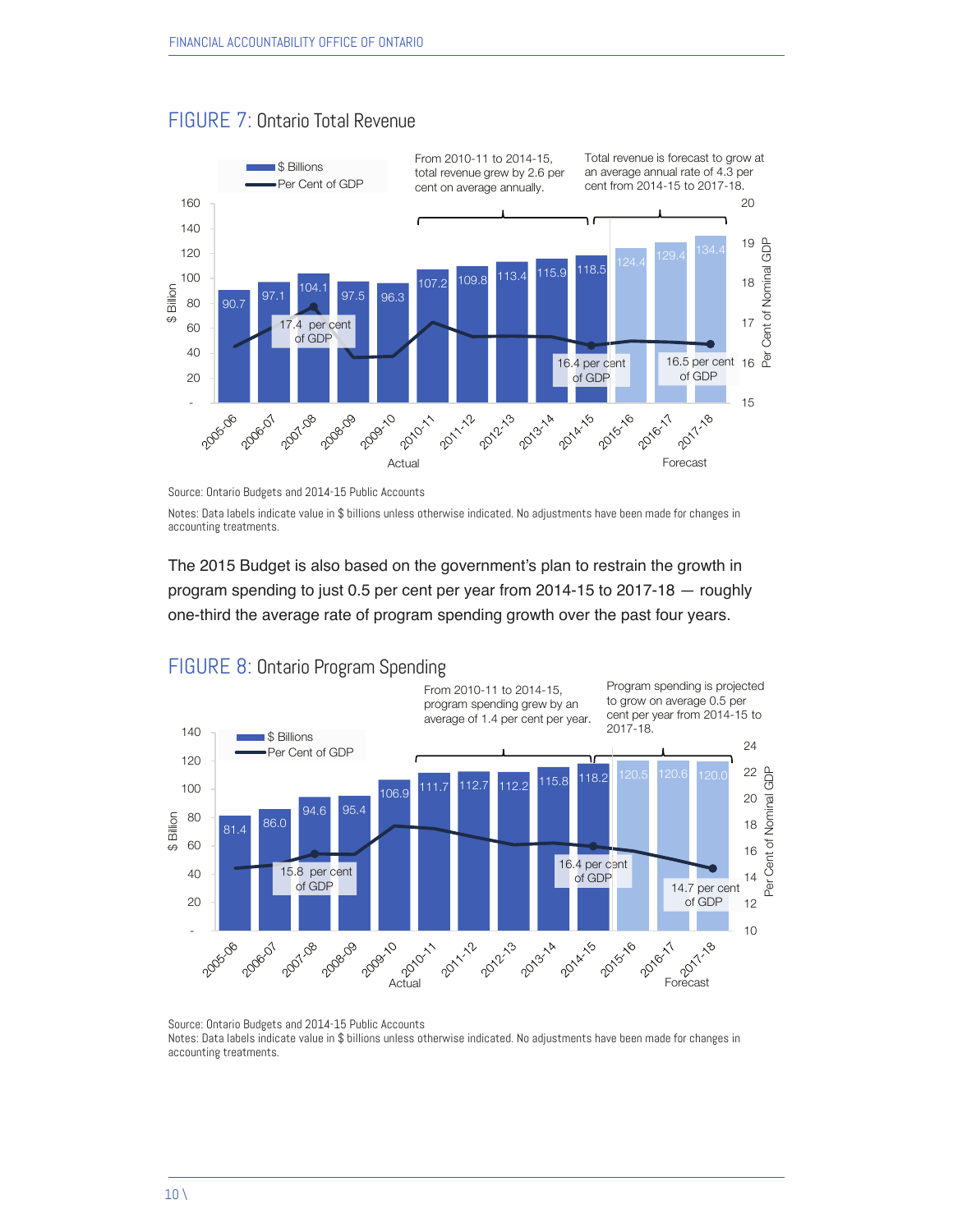- + Health sector spending is projected to increase by an average of 1.7 per cent per year from 2014-15 to 2017-18, well below the 3.0 per cent annual average pace from 2010-11 to 2014-15. The government expects that measures to reduce physician fees and move towards activity-based hospital funding will contribute to lower growth rates.
- + Education spending is projected to grow by an average of 1.3 per cent per year from 2014-15 to 2017-18, less than half the pace of the past four years. The government expects that measures to consolidate school space will contribute to lower growth in education spending.
- + Spending on 'other' programs is expected to decline by 6.1 per cent on average annually. This reduction includes the elimination of the Ontario Clean Energy Benefit in 2016 (roughly \$1 billion in savings), the end of time-limited funding for the Pan Am Games (about \$1.1 billion in savings) as well as \$500 million in annual expected savings from the current expenditure review process.



#### FIGURE 9: Ontario Program Spending Growth by Sector

Source: 2015-16 Ontario Budget, 2011-12 to 2014-15 Public Accounts Note: Teacher Pension Plan expense is included in other programs.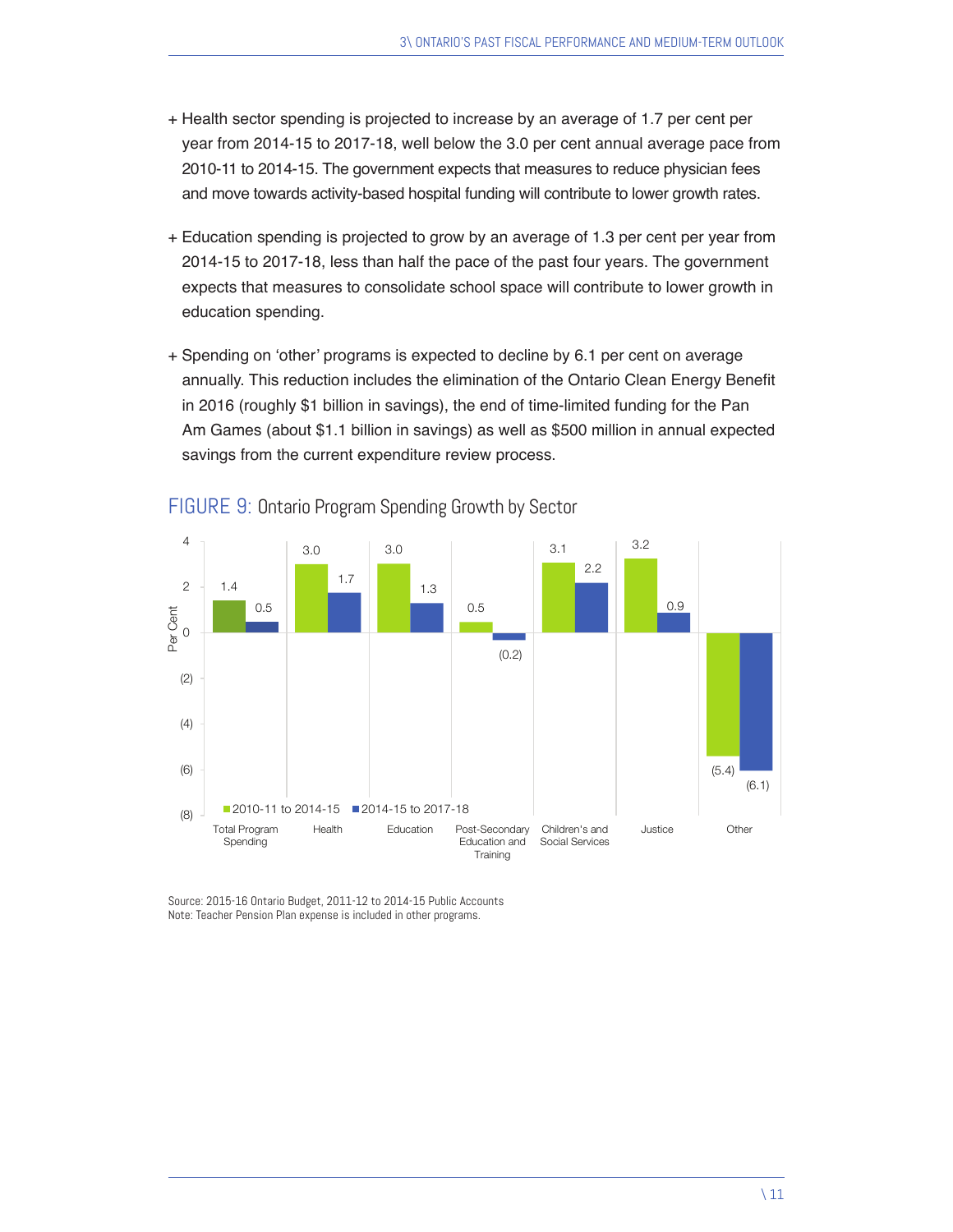# 4\ Assessing Ontario's Fiscal Plan

# 2015-16 Developments

#### Revenue

Current projections for economic growth in 2015 are considerably lower than at the time of the 2015 Budget, released in April. As discussed in the Economic Developments section, the average private sector forecast for nominal GDP growth  $-$  the broadest single measure of the tax base  $-$  is currently 3.4 per cent, well below the budget assumption of 4.2 per cent growth. Moreover, based on current data and reasonable assumptions, nominal GDP growth in 2015 could be as low as 3.0 per cent, below the current private sector average.

According to the revenue sensitivities published in the 2015 Budget, each percentage point decline in nominal GDP is estimated to lower total revenue by \$885 million<sup>10</sup>. As a result, based on the current forecasts for weaker nominal GDP growth, total revenue would be expected to be \$0.7 billion<sup>11</sup> to \$1.0 billion lower in 2015-16 than projected in the 2015 Budget.<sup>12</sup> The \$1.0 billion drop would leave revenue growth in 2015-16 at 4.1 per cent over the previous year — the highest year-to-year gain since 2010-11 and well above the projected growth in nominal GDP for 2015.

#### Expense

Over the past five years, actual program spending as reported in the public accounts has been, on average, \$2.3 billion lower than projected in that year's budget — partly due to one-time savings. More recently, in 2013-14 and 2014-15, program spending was \$1.2 billion lower each year than the original budget plan projection (Appendix IV). As a result, it is reasonable to expect the government will continue to be able to manage program spending for 2015-16 below the original budget plan projection.

<sup>10 2015</sup> Budget, pp.273

<sup>11</sup> Deconstructing the revenue impact into the major taxes provides similar results. For instance, the projection for labour income and retail sales are largely unchanged from the 2015 Budget projection, while the growth in the net corporate operating surplus is 7.6 percentage points lower (Table 1). Applying the revenue sensitivity for the net operating surplus from the 2015 Budget (\$90 million change in revenue for every percentage point difference in growth) yields a revenue loss of about \$685 million — similar to the FAO's estimate using aggregate nominal GDP to revenue sensitivities.

<sup>12</sup> In the 2015 Budget, the Province announced its plan to sell 15 per cent of Hydro One in 2015-16 with subsequent sales leading to a reduction in provincial ownership to 40 per cent of the company. As a consequence of this sale, the Province has estimated a revenue increase of \$2.2 billion due to Hydro One recording a deferred tax benefit, the value of which will change depending on the outcome of the sale (Asset Optimization - Broadening Ownership of Hydro One, Ministry of Energy, October 9, 2015). The one-time impact from this policy action is not incorporated in the report.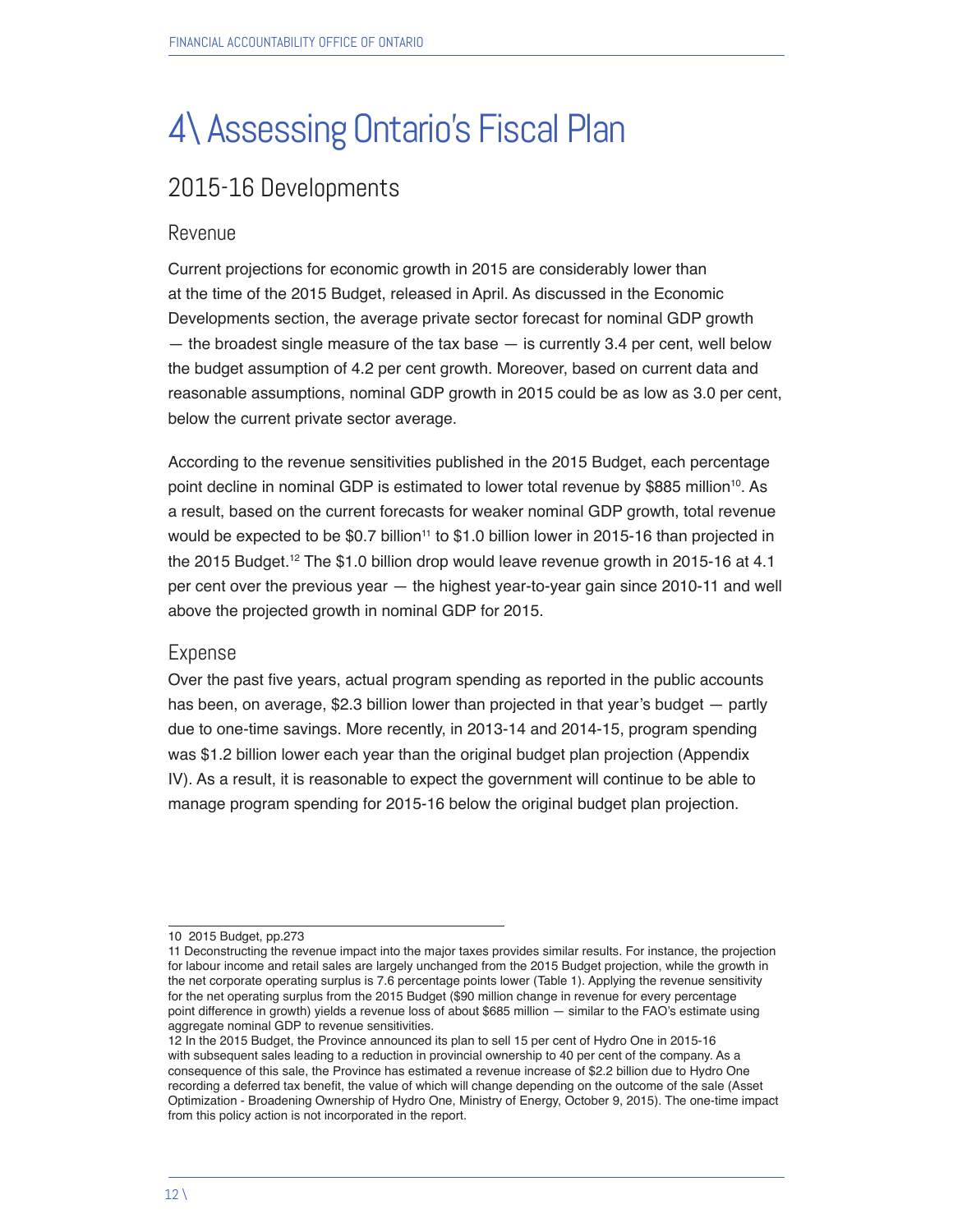Interest on debt (IOD) payments have also been generally lower than projected in the government's budget plan. In 2013-14 and 2014-15, IOD payments were \$0.2 billion lower on average per year from the original budget estimate to the final value published in the public accounts.

### Alternative Scenarios for 2015-16

The FAO developed two alternative fiscal scenarios for 2015-16 (Table 3). These scenarios are based on assumptions for nominal GDP growth and the government's success in achieving reductions in spending.

Scenario A assumes:

- + nominal GDP grows by 3.4 per cent in 2015; and
- + program spending is \$1.2 billion lower and IOD is \$0.2 billion lower than projected in the 2015 Budget.

Under Scenario A, the government would be expected to achieve a \$6.8 billion deficit in 2015-16, or an improvement of approximately \$1.7 billion from the 2015 Budget projection.

#### Scenario B assumes:

- + nominal GDP grows by 3.0 per cent in 2015; and
- + the government will meet its program spending target in the budget.

Under Scenario B, the government would meet the 2015-16 deficit target of \$8.5 billion as projected in the 2015 Budget, which includes a \$1 billion reserve.<sup>13</sup>

#### TABLE 3: Alternative Fiscal Scenarios for 2015-16

| <b>(\$ Billions)</b>                     | Budget 2015 | <b>Scenario A</b> | <b>Scenario B</b> |
|------------------------------------------|-------------|-------------------|-------------------|
| Revenue                                  | 124.4       | 123.7             | 123.4             |
| Impact due to Lower GDP Growth Risk      |             | (0.7)             | (1.0)             |
| <b>Expense</b>                           |             |                   |                   |
| <b>Programs</b>                          | 120.5       | 119.3             | 120.5             |
| <b>Interest on Debt</b>                  | 11.4        | 11.2              | 11.4              |
| <b>Total Expense</b>                     | 131.9       | 130.5             | 131.9             |
| <b>Surplus/(Deficit) without Reserve</b> | (7.5)       | (6.8)             | (8.5)             |
| <b>Reserve</b>                           | 1.0         |                   |                   |
| Surplus/(Deficit) as reported in Budget  | (8.5)       |                   |                   |

Note: Numbers may not add due to rounding. 2015-16 results exclude any potential impacts from the partial sale of Hydro One.

13 The government includes a reserve as a prudence measure to protect the fiscal plan from adverse changes in revenues and expenses (*Fiscal Transparency and Accountability Act*, 2004).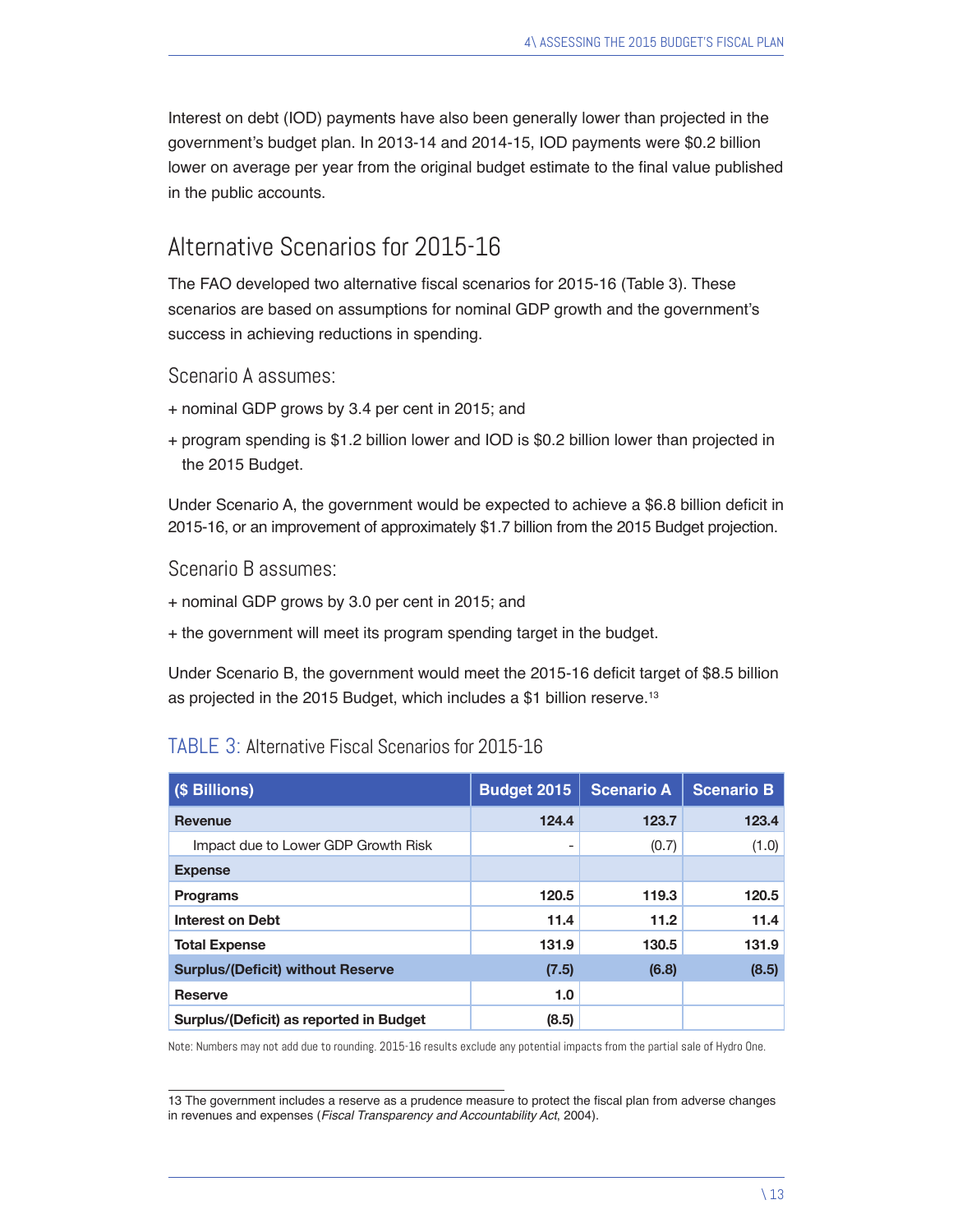# Medium-term Risks to the Fiscal Plan

The 2015 Budget fiscal plan projects a deficit of \$4.8 billion in 2016-17 and a balanced budget by 2017-18, including reserves of \$1.2 billion for each year. The budget plan is based on revenue growing by an average of 4.3 per cent per year from 2014-15 to 2017-18 while program spending will be limited to growth of 0.5 per cent per year. There are significant risks to the achievement of these targets.

#### Impact of Slower Revenue Growth

Based on the average private sector forecast, lower economic growth in 2015 is not expected to be offset by higher growth in the following years.<sup>14</sup> Assuming the economy grows at the average rates projected by private sector forecasters over the mediumterm, following a temporary setback in 2015, Ontario revenue would be reduced by approximately \$0.7 billion each year over medium term. This assumption is reflected in the FAO's Scenario A (Figure 10).



#### FIGURE 10: Medium Term Risks to the Revenue Outlook

Sources: 2015 Ontario Budget, Financial Accountability Office of Ontario Note: 2015-16 results exclude any potential impacts from the partial sale of Hydro One.

However, recent revenue growth performance has been well below nominal GDP growth. In 2014-15, revenue increased by 2.3 per cent, compared to nominal GDP growth of 3.6 per cent. Over the past four years, revenue growth has averaged 2.6 per cent per year, approximately 0.9 percentage points lower than the average nominal GDP growth of 3.5 per cent.

<sup>14</sup> Average private sector forecasts for 2016 and 2017 are largely unchanged since the release of the 2015 Budget.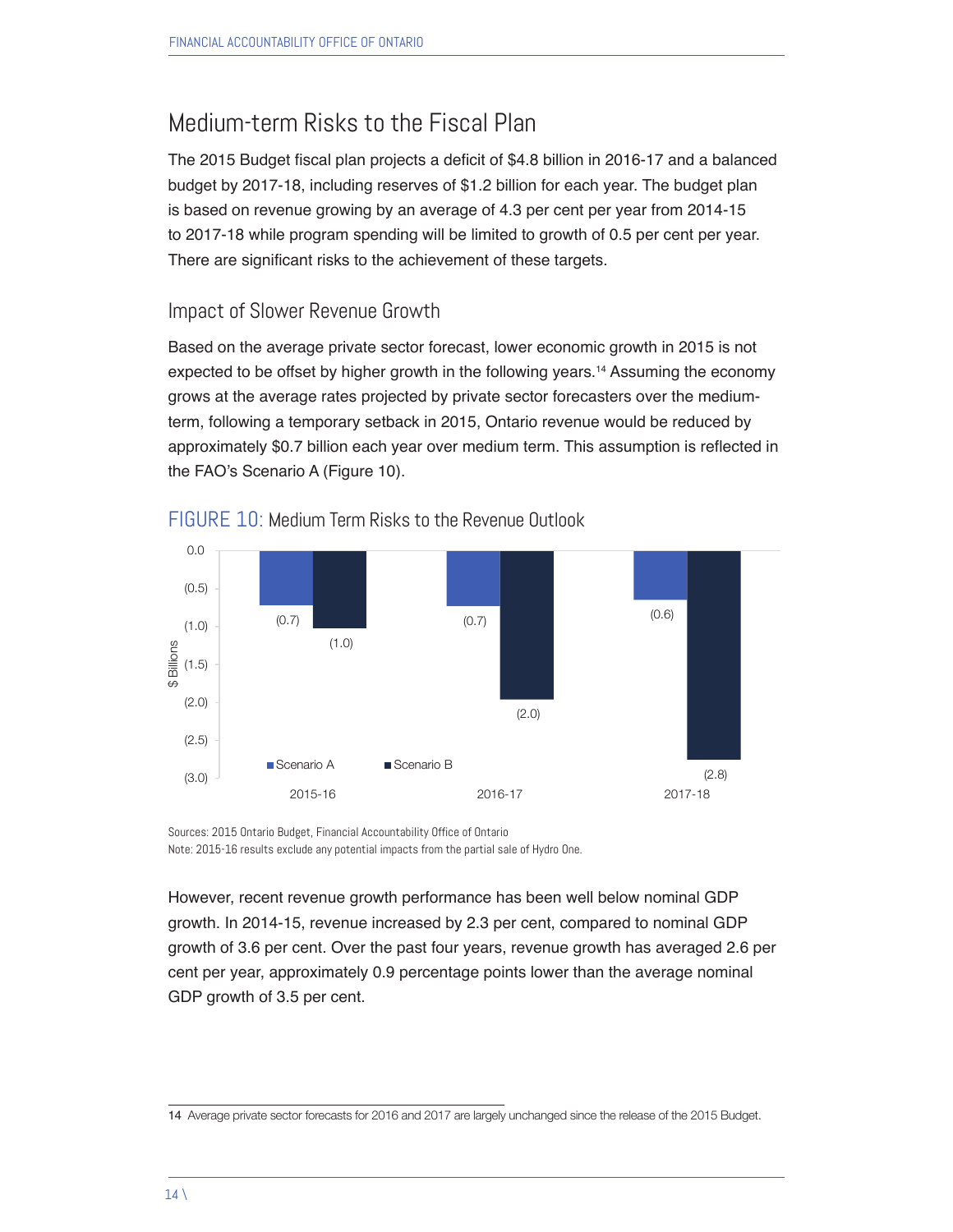Given the slower growth in revenue compared to nominal GDP in recent years, the FAO evaluated the impact on the government's fiscal plan of a more moderate pace of revenue growth. In Scenario B, revenue is assumed to grow at an annual rate of 3.3 per cent in 2016-17 and 2017-18, approximately 0.9 percentage points lower than the average private sector forecast for nominal GDP growth — matching the experience of the past four years. Under these assumptions, Ontario's revenue would be reduced by \$2.0 billion in 2016-17 and by \$2.8 billion in 2017-18.

#### Impact of Higher Spending Growth

The 2015 Budget assumes the government will restrain program spending growth to an average of 0.5 per cent per year over the next three years, down from 1.4 per cent average growth over the past four years.

With Ontario's population expected to grow by approximately 1.0 per cent per year, program spending on a per capita basis will decline from \$8,644 in 2014-15 to \$8,526 by 2017-18, based on the budget projection. Including the impact of consumer price inflation, expected to be 1.2 per cent in 2015-16 and 2.0 per cent per year over the forecast, per capita program spending in 2014 dollars is expected to decline by six per cent to \$8,098, by 2017-18 (Figure 11).





Source: Ontario Budgets and 2014-15 Public Accounts

Given the extent and duration of the spending restraint, the government's plan for program spending will face upward pressure from population growth, price inflation and other potential cost increases (Appendix V). Given these pressures, the FAO has evaluated the impact on the fiscal plan of higher increases in program spending over the next two years.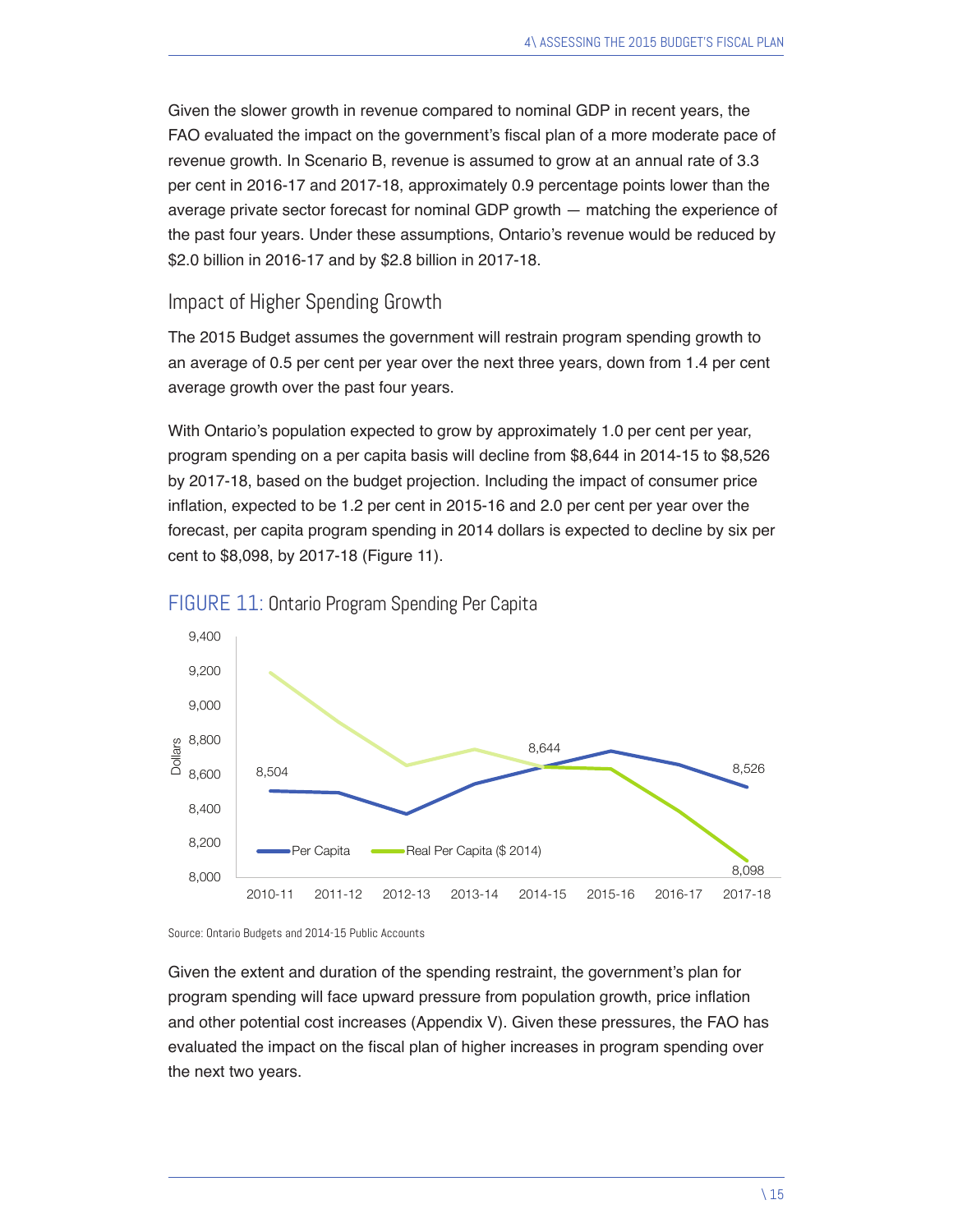Specifically, two alternative assumptions were incorporated into the FAO's scenarios:

- + Program spending grows at 1.4 per cent, equal to the pace of the past four years; and
- + Program spending grows at 3.0 per cent, equal to the approximate pace of inflation and population growth.

Both of these scenarios begin from the FAO alternative scenarios for 2015-16 program spending. In addition, program spending in 2016-17 is adjusted to reflect the elimination of the Ontario Clean Energy Benefit and expiration of funding for the Pan Am Games.



FIGURE 12: Alternative Scenarios for Ontario Program Spending

Sources: 2015 Budget, 2014-15 Public Accounts, Statistics Canada, Financial Accountability Office of Ontario Note: Estimates for 2015-16 are explained in the 2015-16 Developments section. Estimates for 2016-17 are adjusted to reflect savings from the elimination of the Ontario Clean Energy Benefit and the end of funding for the Pan Am Games.

Starting from the Scenario A base for 2015-16, a growth rate of 1.4 per cent would result in program spending of \$120.8 billion in 2017-18. With the same growth rate but starting from the Scenario B base for 2015-16, program spending would be \$122.0 billion in 2017-18. If spending were to keep pace with population and inflation, program spending in 2017-18 would be \$124.6 billion starting with the Scenario A base in 2015- 16 and \$125.8 billion from the Scenario B base (Figure 12).

Table 4 presents fiscal projections based on the FAO's alternative scenarios for revenue and program spending growth. These alternative scenarios provide an assessment of the potential risks to the fiscal plan if the government is unable to achieve its program spending restraint targets or if revenue grows at a slightly more moderate pace (Table 4).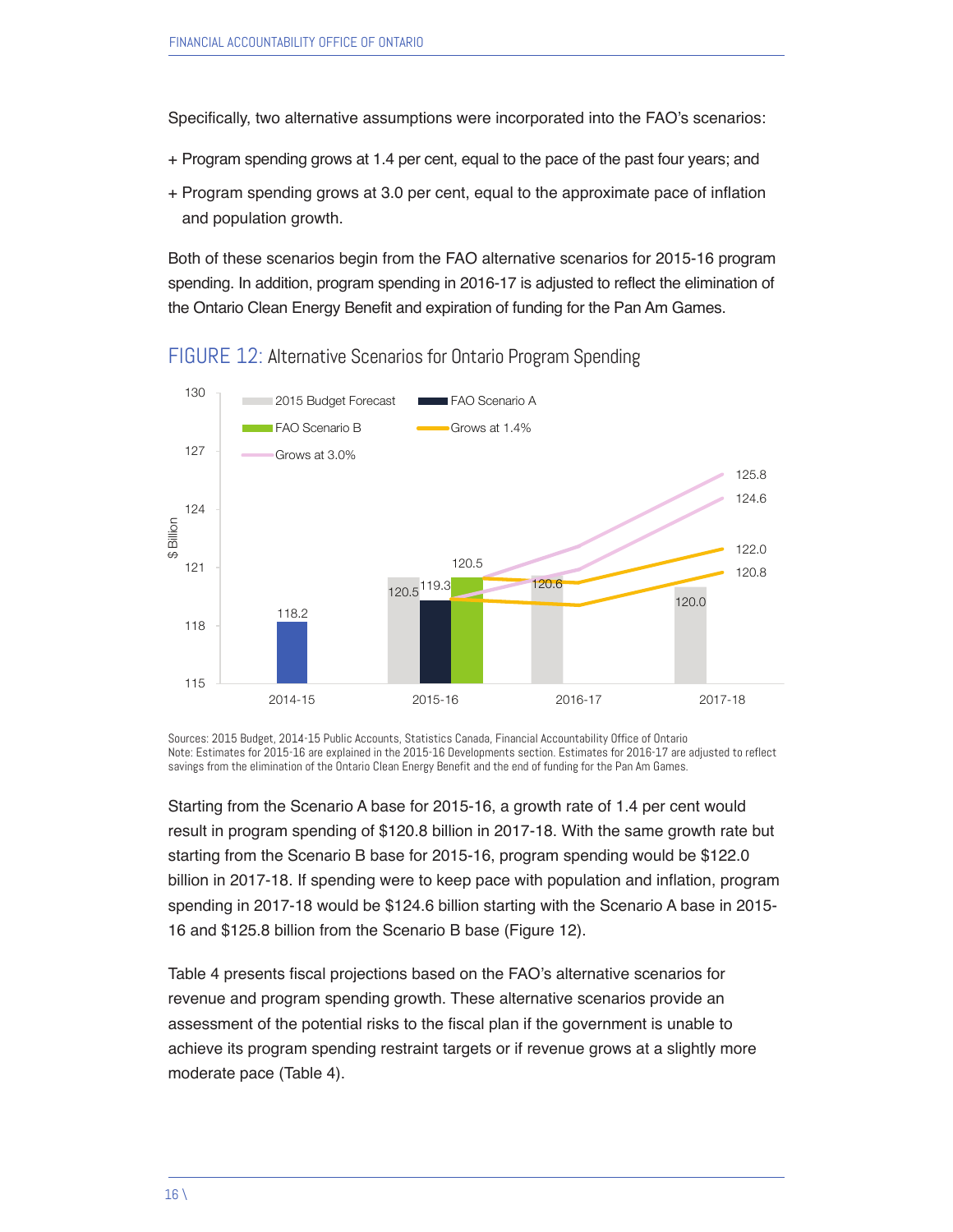|                                            | 2015-16<br>2016-17 |                   | 2017-18           |                   |                   |                   |  |  |
|--------------------------------------------|--------------------|-------------------|-------------------|-------------------|-------------------|-------------------|--|--|
| \$ Billions                                | <b>Scenario A</b>  | <b>Scenario B</b> | <b>Scenario A</b> | <b>Scenario B</b> | <b>Scenario A</b> | <b>Scenario B</b> |  |  |
| <b>Total Revenue</b>                       |                    |                   |                   |                   |                   |                   |  |  |
| 2015 Budget Forecast                       | 124.4              |                   | 129.4             |                   | 134.4             |                   |  |  |
| FAO Scenario                               | 123.7              | 123.4             | 128.7             | 127.4             | 133.8             | 131.6             |  |  |
| <b>Program Spending</b>                    |                    |                   |                   |                   |                   |                   |  |  |
| 2015 Budget Forecast                       | 120.5<br>120.6     |                   |                   | 120.0             |                   |                   |  |  |
| <b>FAO Short-Term Estimate</b>             | 119.3              | 120.5             |                   |                   |                   |                   |  |  |
| Growing at 1.4%                            |                    |                   | 119.1             | 120.2             | 120.8             | 122.0             |  |  |
| Growing at 3.0%                            |                    |                   | 120.9             | 122.1             | 124.6             | 125.8             |  |  |
| <b>Interest on Debt</b>                    | 11.1               | 11.4              | 12.2              | 12.4              | 13.0              | 13.2              |  |  |
| <b>Surplus / (Deficit) without Reserve</b> |                    |                   |                   |                   |                   |                   |  |  |
| 2015 Budget Forecast                       | (7.5)              |                   |                   | (3.6)             |                   | 1.2               |  |  |
| 1.4% Program Spending Growth               | (6.8)              | (8.5)             | (2.6)             | (5.2)             | 0.0               | (3.5)             |  |  |
| 3.0% Program Spending Growth               | (6.8)              | (8.5)             | (4.4)             | (7.1)             | (3.8)             | (7.4)             |  |  |

#### TABLE 4: Fiscal Outlook under Alternative Scenarios

Sources: 2015 Budget, Financial Accountability Office of Ontario

Notes: Program spending estimates reflect the elimination of the Ontario Clean Energy Benefit as well as funding for the Pan Am Games. Scenario A assumes revenue growth consistent with the 2015 Budget for 2016-17 and 2017-18. Scenario B assumes revenue growth of 3.3 per cent in 2016-17 and 2017-18. 2015-16 results exclude any potential impacts from the partial sale of Hydro One.

Figure 13 provides a summary of the range of outcomes for the budget balance (excluding reserve) based on the FAO's alternative scenarios. Based on these scenarios, the deficit would range from \$6.8 billion to \$8.5 billion in 2015-16, and \$2.6 billion to \$7.1 billion in 2016-17. In 2017-18, Ontario's budget position could range from either balance to a deficit of almost \$7.4 billion.

If the government maintains program spending growth at 1.4 per cent (matching the pace of the past four years) and revenue grows at 3.3 per cent (stronger than the 2.6 per cent pace of the past four years, but below the 4.3 per cent growth assumed in the 2015 Budget), the budget deficit would be approximately \$5.2 billion in 2016-17 and \$3.5 billion in 2017-18 (see "recent performance" line in Figure 13).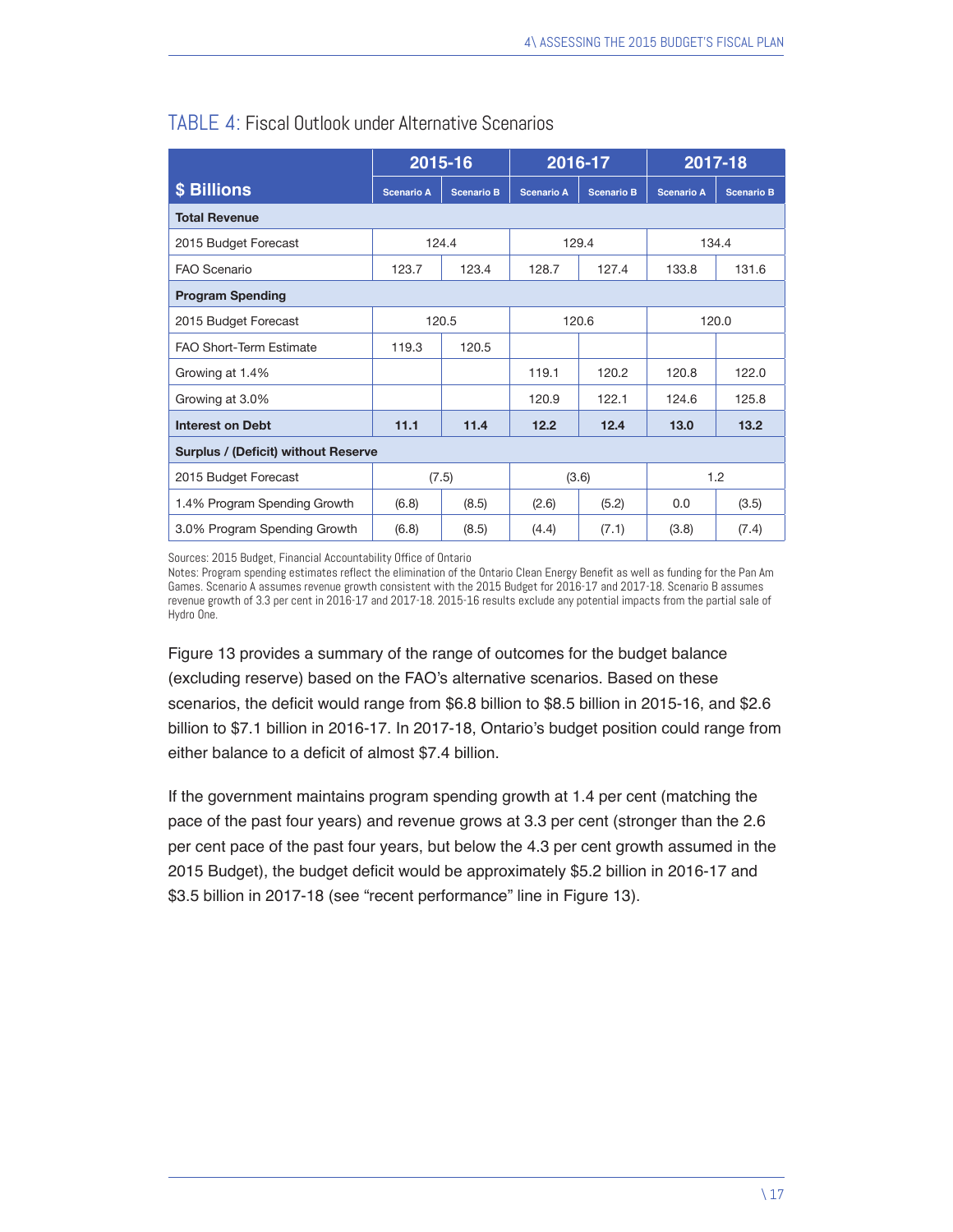

#### FIGURE 13: Range for Ontario Budget Balance

Sources: 2015 Budget, Financial Accountability Office of Ontario

Notes: Budget balance estimates exclude the reserve. 2015-16 results exclude any potential impacts from the partial sale of Hydro One. \*Assumes the 2015 Budget projection for 2015-16, and 3.5 per cent revenue growth, 1.4 per cent program spending growth and IOD as forecast in the 2015 Budget in 2016-17 and 2017-18.

The 2015 Budget projects a return to balance in 2017-18, based on ambitious targets for program spending restraint combined with relatively robust revenue growth. If the government is unable to adequately limit the pace of program spending or if revenue and economic growth were to be slower, the government would be unlikely to achieve its target of balancing the budget in 2017-18.

While the government has been clear that it is committed to achieving a balanced budget by 2017-18, it has released relatively few details on its plans to restrict program spending over the next two years. Given the government's aggressive targets, the lack of disclosure on detailed measures to achieve the plan, and the sensitivity of the deficit to small changes in growth rate assumptions, there are significant risks to the current fiscal plan, in the absence of other policy actions.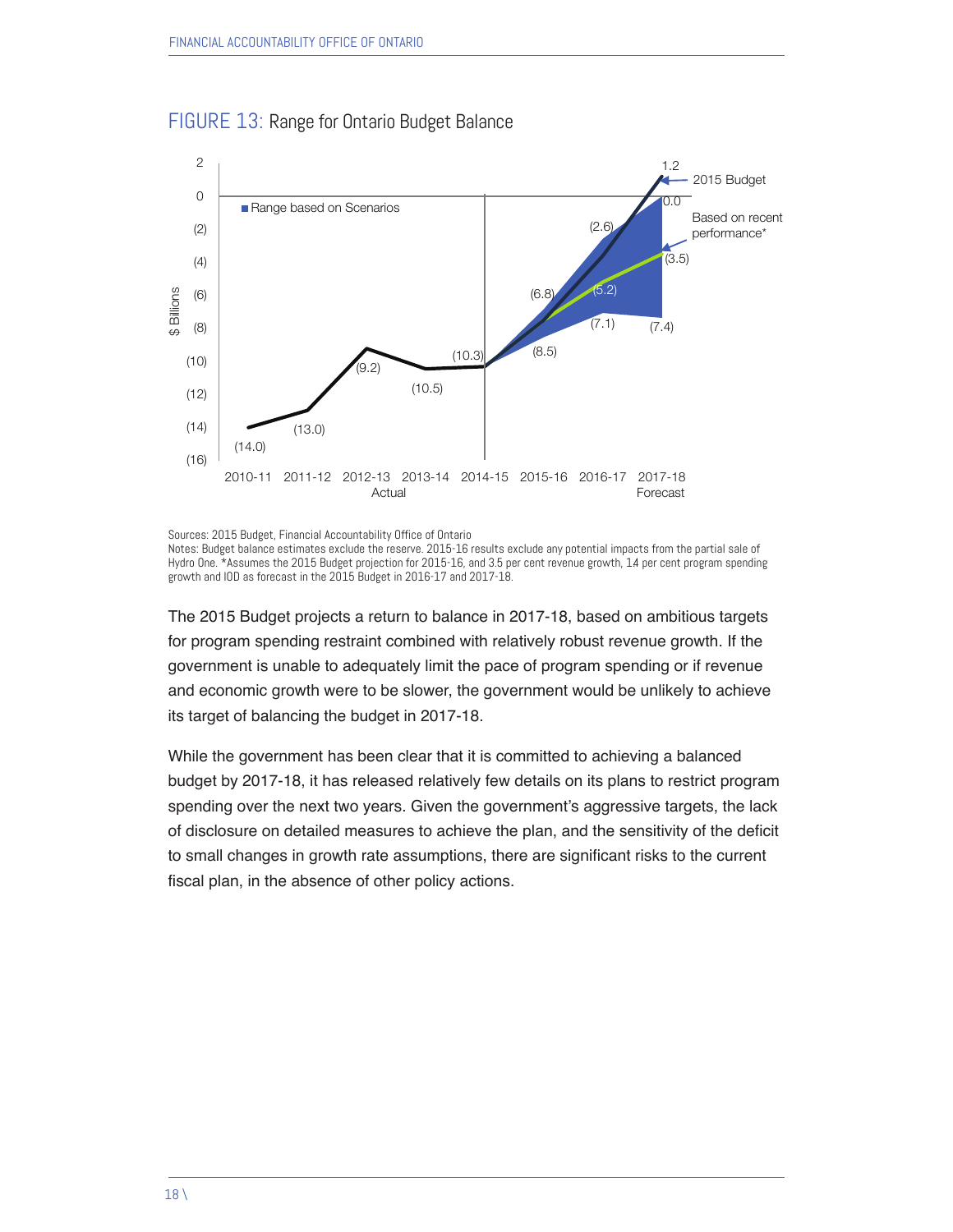# Appendices

# I. Private Sector Forecasts for Ontario Real GDP Growth

|                                                                     | 2015 | 2016 | 2017             |
|---------------------------------------------------------------------|------|------|------------------|
| Conference Board (Jul)                                              | 2.0  | 2.3  | 1.9              |
| Global Insight (Jul)                                                | 2.1  | 2.7  | 2.5              |
| The Centre for Spatial Economics (Aug)                              | 1.9  | 1.7  | 2.1              |
| University of Toronto Policy and Economic Analysis<br>Program (Jul) | 1.6  | 2.6  | 2.9              |
| RBC (Sept)                                                          | 2.1  | 2.5  |                  |
| Scotia Bank (Oct)                                                   | 2.0  | 2.3  |                  |
| TD Bank (Oct)                                                       | 2.0  | 2.4  | 2.0              |
| Desjardins (Sept)                                                   | 1.8  | 2.3  | 1.9              |
| <b>Bank of Montreal (Sept)</b>                                      | 2.0  | 2.4  |                  |
| CIBC (Sept)                                                         | 1.9  | 2.4  |                  |
| Central 1 (Sept)                                                    | 2.0  | 2.5  |                  |
| Laurentian (Sept)                                                   | 2.0  | 2.4  | 2.4              |
| National Bank (Sept)                                                | 2.0  | 2.2  |                  |
| <b>Private Sector Average</b>                                       | 2.0  | 2.4  | $2.2\phantom{0}$ |

Source: Ontario Ministry of Finance Survey of Forecasters

Note: Private sector forecasts as of October 13, 2015. The months in parenthesis indicate the date of release for each forecast.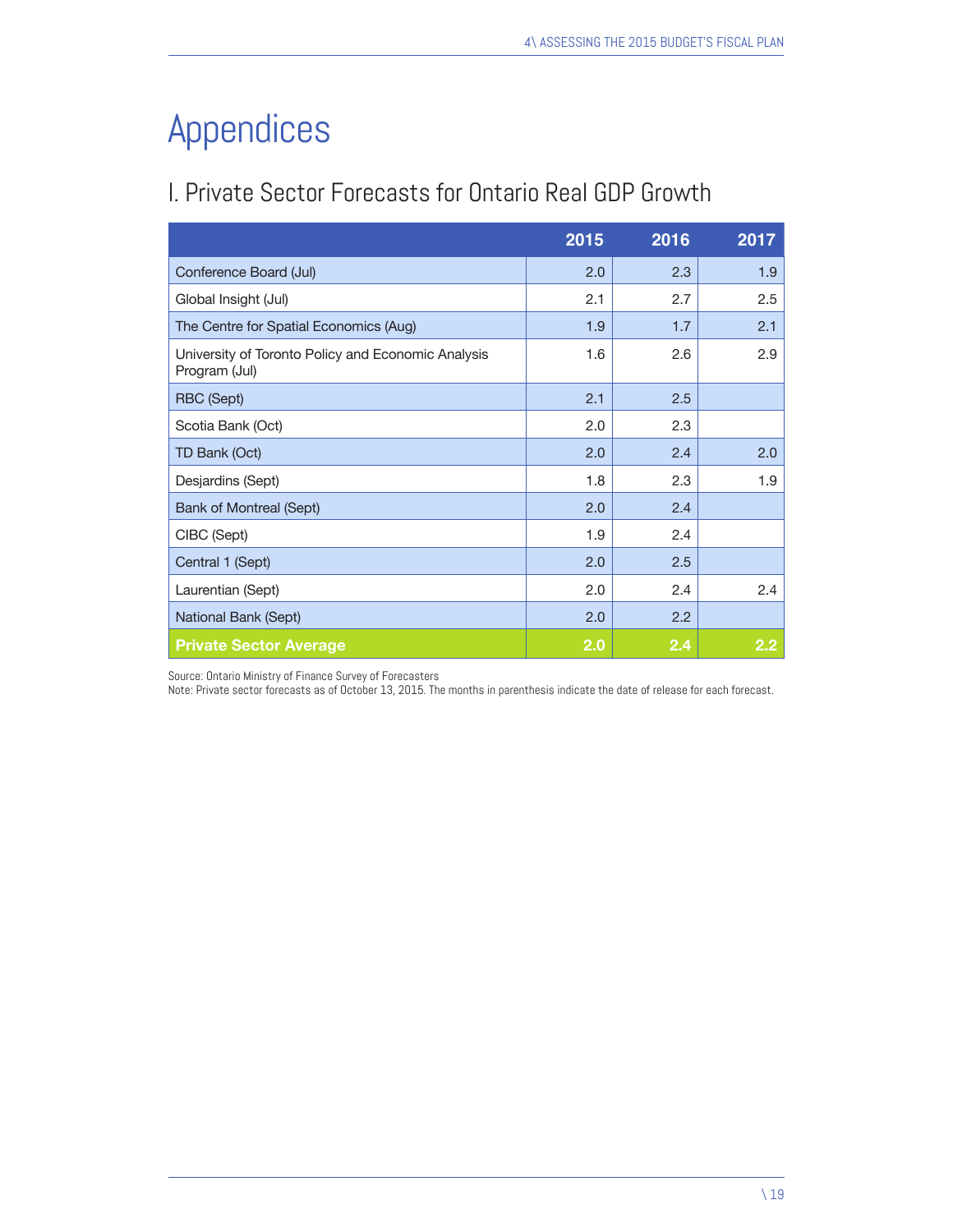# II. Ontario 2014-15 Public Accounts

In the 2014-15 Public Accounts, the government reported a deficit of \$10.3 billion for 2014-15, \$0.6 billion below the interim estimate in the 2015 Budget, and \$2.2 billion below the 2014 Budget plan (Table 5).

|                            | 2013-14       | 2014-15 |                |               | <b>Change</b>                   |                             |                              |  |
|----------------------------|---------------|---------|----------------|---------------|---------------------------------|-----------------------------|------------------------------|--|
| (\$ Billions)              | <b>Actual</b> | Plan    | <b>Interim</b> | <b>Actual</b> | <b>Plan to</b><br><b>Actual</b> | Interim to<br><b>Actual</b> | Year-<br>over-Year<br>$(\%)$ |  |
| <b>Total Revenue</b>       | 115.9         | 118.9   | 118.5          | 118.5         | (0.3)                           | 0.0                         | 2.3                          |  |
| <b>Taxation Revenue</b>    | 80.0          | 83.4    | 82.7           | 82.3          | (1.1)                           | (0.4)                       | 2.9                          |  |
| Personal Income Tax        | 26.9          | 29.2    | 29.0           | 29.3          | 0.1                             | 0.3                         | 8.9                          |  |
| Sales Tax                  | 20.5          | 21.9    | 21.7           | 21.7          | (0.2)                           | (0.0)                       | 5.9                          |  |
| Corporations Tax           | 11.4          | 10.3    | 10.1           | 9.6           | (0.7)                           | (0.5)                       | (16.3)                       |  |
| Other                      | 21.1          | 22.0    | 21.9           | 21.7          | (0.3)                           | (0.2)                       | 2.8                          |  |
| Government of Canada       | 22.3          | 21.9    | 21.7           | 21.6          | (0.3)                           | (0.1)                       | (3.0)                        |  |
| Income from GBEs           | 5.3           | 5.0     | 5.3            | 5.6           | 0.6                             | 0.3                         | 5.2                          |  |
| Other Non-Tax Revenue      | 8.3           | 8.6     | 8.8            | 9.0           | 0.4                             | 0.2                         | 8.5                          |  |
| <b>Total Expense</b>       | 126.4         | 130.4   | 129.5          | 128.9         | (1.5)                           | (0.6)                       | 2.0                          |  |
| Program Spending           | 115.8         | 119.4   | 118.8          | 118.2         | (1.1)                           | (0.6)                       | 2.1                          |  |
| Interest on Debt           | 10.6          | 11.0    | 10.7           | 10.6          | (0.4)                           | (0.1)                       | 0.6                          |  |
| Reserve                    | ۰             | 1.0     |                |               | (1.0)                           |                             |                              |  |
| <b>Surplus / (Deficit)</b> | (10.5)        | (12.5)  | (10.9)         | (10.3)        | 2.2                             | 0.6                         |                              |  |

#### TABLE 5: 2014-15 Fiscal Performance

Sources: 2014-15 Public Accounts and 2015 Ontario Budget Note: Numbers may not add due to rounding.

#### Revenue

While total revenue was unchanged compared to the 2015 Budget interim estimates, taxation revenue was \$0.4 billion lower. Higher than projected personal income tax revenue of \$0.3 billion was more than offset by weaker than projected revenue from corporations and other taxes.

Total revenue increased by 2.3 per cent in 2014-15 compared to average growth of 2.6 per cent over the previous three years.

#### Expense

Program expense was \$0.6 billion below the 2015 Budget projection, while interest on debt was \$0.1 billion lower. Lower than projected program expense in 2014-15 would not be expected to have a significant impact on program spending for 2015-16 as Ministry allocations for the year have already been established.

Program expense grew by 2.1 per cent in 2014-15 compared to 2013-14, above the average growth rate of 1.2 per cent over the previous three years.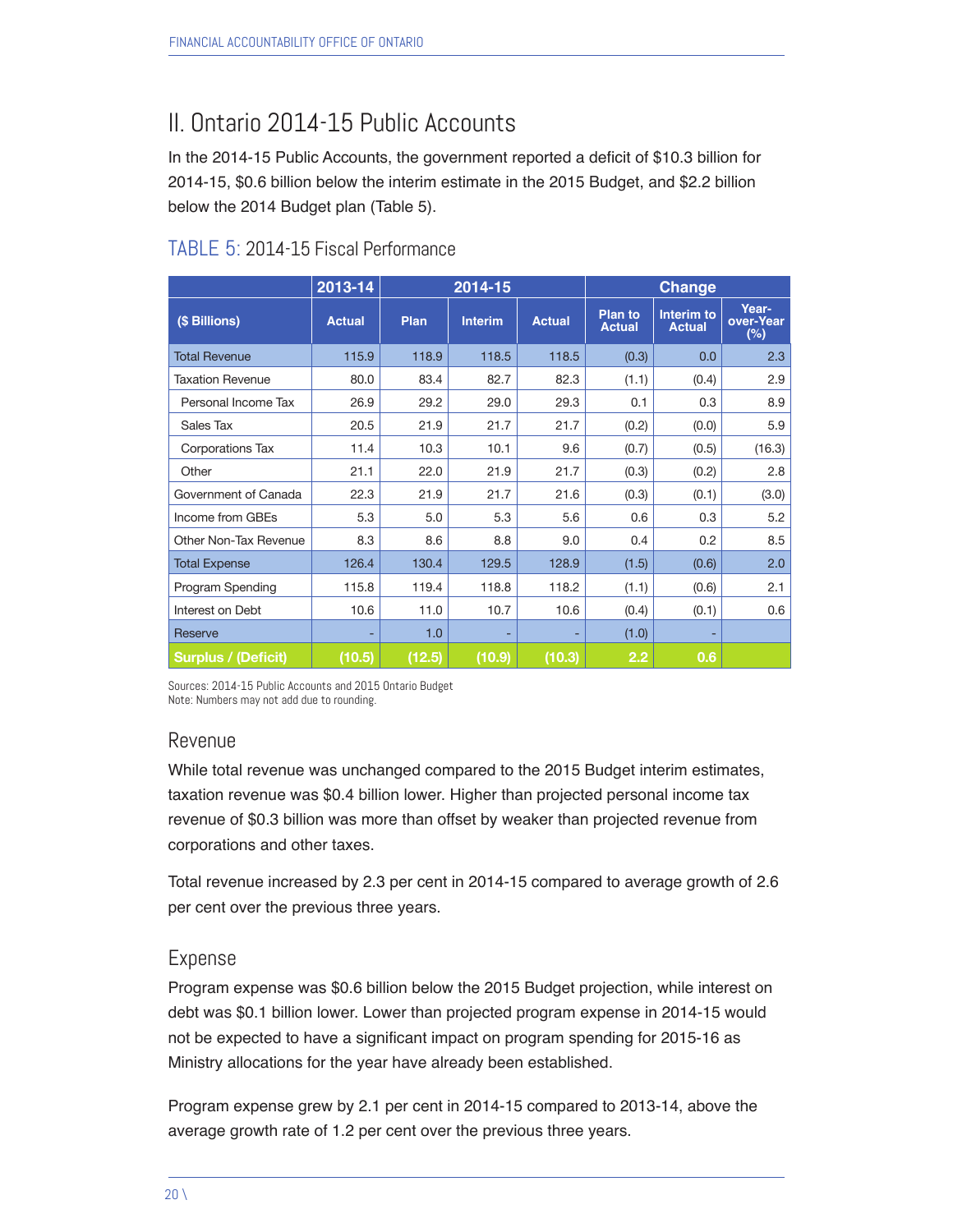## III. Composition of Ontario Revenue Growth

According to the 2015 Budget, revenue is projected to increase at an average pace of 4.3 per cent per year from 2014-15 to 2017-18 — stronger than the 2.6 per cent average growth recorded from 2010-11 to 2014-15.

- + The government projects personal income tax (PIT) revenue will grow by an average pace of 5.1 per cent over the outlook, slightly slower than average growth over the past four years<sup>15</sup>.
- + Revenue from sales taxes is projected to grow by 4.8 per cent per year over the outlook, compared to 3.6 per cent growth over the past four years.
- + Corporations tax (CT)16 revenue is projected to grow 9.7 per cent per year on average to 2017-18, compared to 1.3 per cent growth over the past four years. Adjusting for one-time factors in 2015-16, CT revenue growth is expected to be 5.7 per cent per year<sup>17</sup> over the outlook.
- + Revenue from government business enterprises is expected to decline 0.7 per cent per year over the next three years after rising 5.3 per cent per year over the past four years.
- + Other non-tax revenue is expected to decline 2.4 per cent on average over the outlook largely due to lower electricity sector revenue including the elimination of the residential portion of the debt retirement charge.
- + Government of Canada transfers are expected to increase steadily by 4.7 per cent per year to \$24.8 billion by 2017-18.



#### FIGURE 14: Ontario Revenue Growth by Component

Source: 2014-15 figures are from 2014-15 Public Accounts. Figures for other years are from 2015 Budget.

<sup>15</sup> In 2012, the government increased the PIT rate to 13.16 per cent on taxable incomes over \$500,000, expecting to generate nearly \$500 million by 2014-15. The government lowered the taxable income threshold in 2014 for the 13.16 rate to \$220,000, and introduced a new tax rate of 12.16 per cent for taxable incomes between \$150,000 and \$220,000.

<sup>16</sup> Corporations tax includes the corporate income tax, corporate minimum tax and the insurance premium tax. 17 Adjustments include the timing of payments due to the difference between projected corporations tax revenue entitlements and projected federal remittances.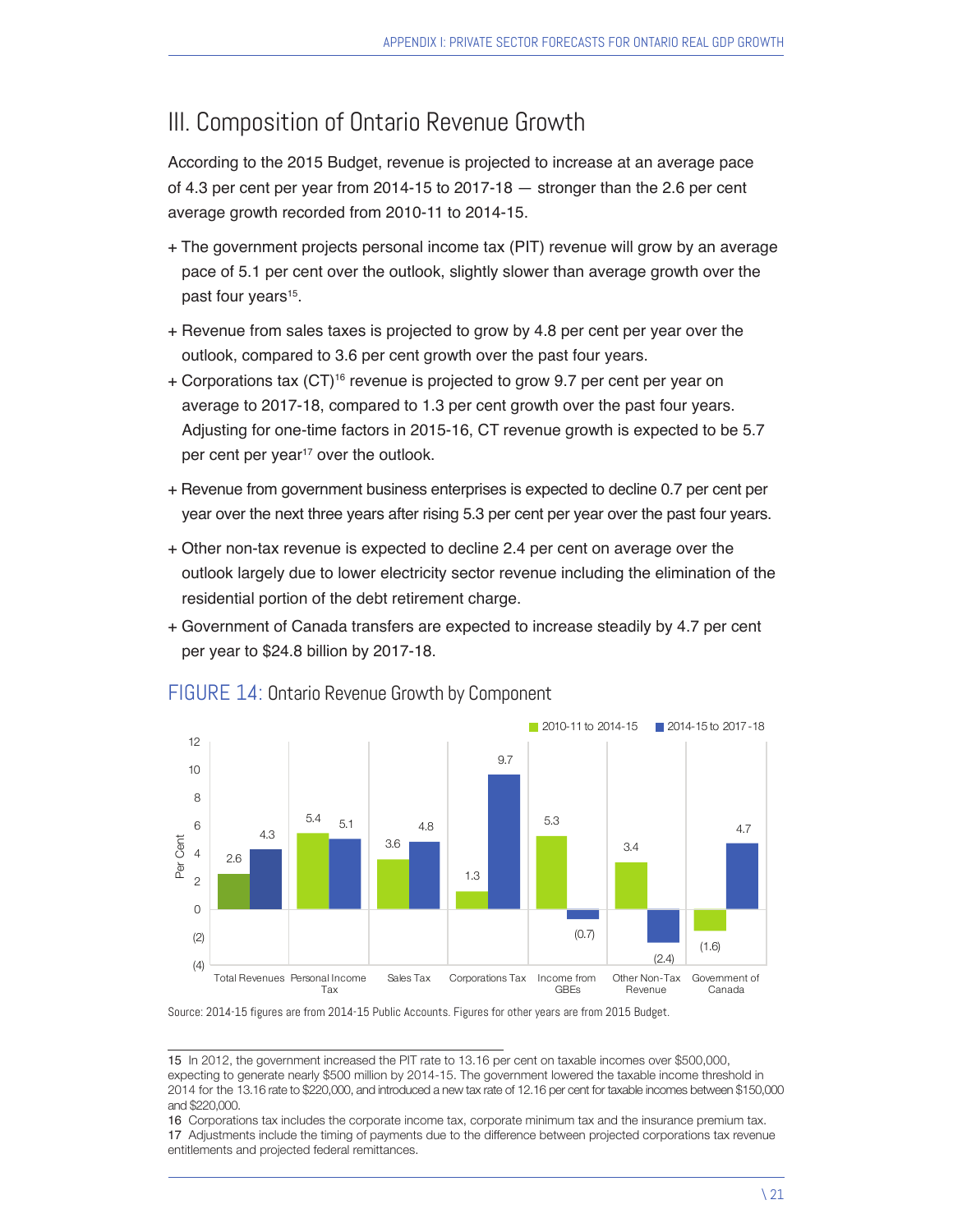### IV. Ontario Program Spending: Projections Compared to Actual

Over the past five years, actual program spending in each year has been on average \$2.3 billion lower than projected in that year's budget — partly due to one-time savings. More recently, in 2013-14 and 2014-15, program spending was \$1.2 billion lower on average per year from the original budget estimate to the final value published in the public accounts (Figure 15).



#### FIGURE 15: Forecast of Ontario Program Spending by Estimate

Source: Budgets, Fall Statements and Public Accounts

## Ontario's Revisions to its Fiscal Projections

Each year the government publishes a series of revised estimates for its fiscal projections:

- + In the spring budget, the government publishes its fiscal plan estimates for the coming year — indicated by the bar titled "Budget" in the chart above.
- + In the Economic Outlook and Fiscal Review, published in the fall at roughly the mid-point of the fiscal year, the government provides updated estimates — the "Mid-Year" bar in chart above.
- + In the budget for the following year, the government publishes revised fiscal estimates for the fiscal year just ending, referred to as "Interim".
- + Finally, in the Public Accounts, generally released in late summer or early fall, the government publishes its audited fiscal results for the year that ended in the previous March — "Actual".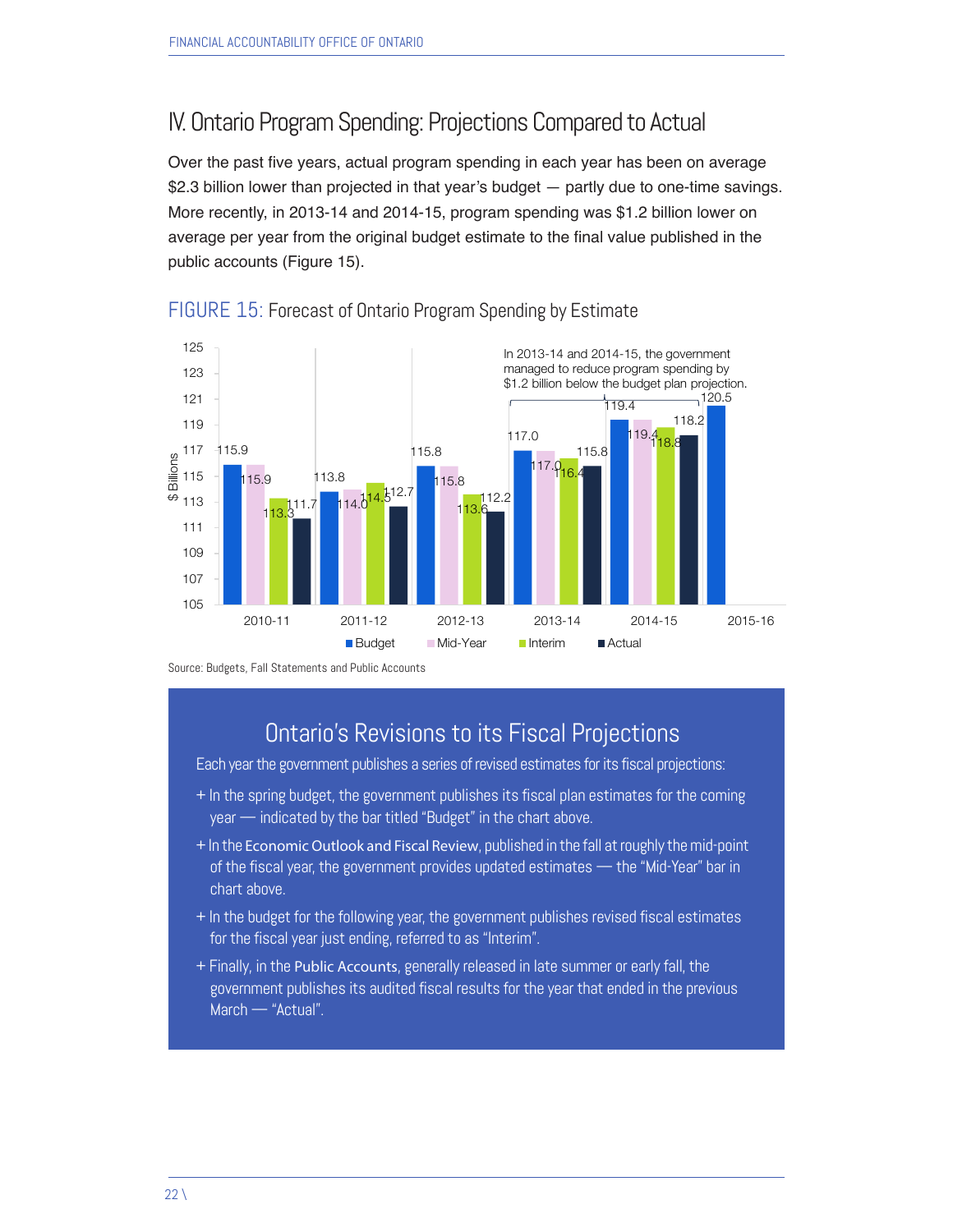Interest on debt (IOD) payments have also been lower than projected in the budget plan. In 2013-14 and 2014-15, IOD payments were \$0.2 billion lower on average per year from the original budget estimate to the final value published in the public accounts.

| (\$ Billions) | 2010-11           | 2011-12 | 2012-13          | 2013-14 | 2014-15 | 2015-16 | 2013-14 to 2014-15<br>Average |
|---------------|-------------------|---------|------------------|---------|---------|---------|-------------------------------|
| <b>Budget</b> | 10.0 <sub>1</sub> | 10.3    | 10.6             | 10.6    | 11.0    | 11.4    |                               |
| Actual        | 9.5               | 10.1    | 10.3             | 10.6    | 10.6    |         |                               |
| Change        | 0.5 <sub>1</sub>  | 0.2     | 0.3 <sub>2</sub> | 0.0     | 0.4     |         | 0.2                           |

#### TABLE 5: Comparison of Forecasts for Ontario Interest on Debt Payments

Source: Budget figures are from respective fiscal years' budgets. Actual figures are from 2015 Budget. 2014-15 figures are from 2014-15 Public Accounts.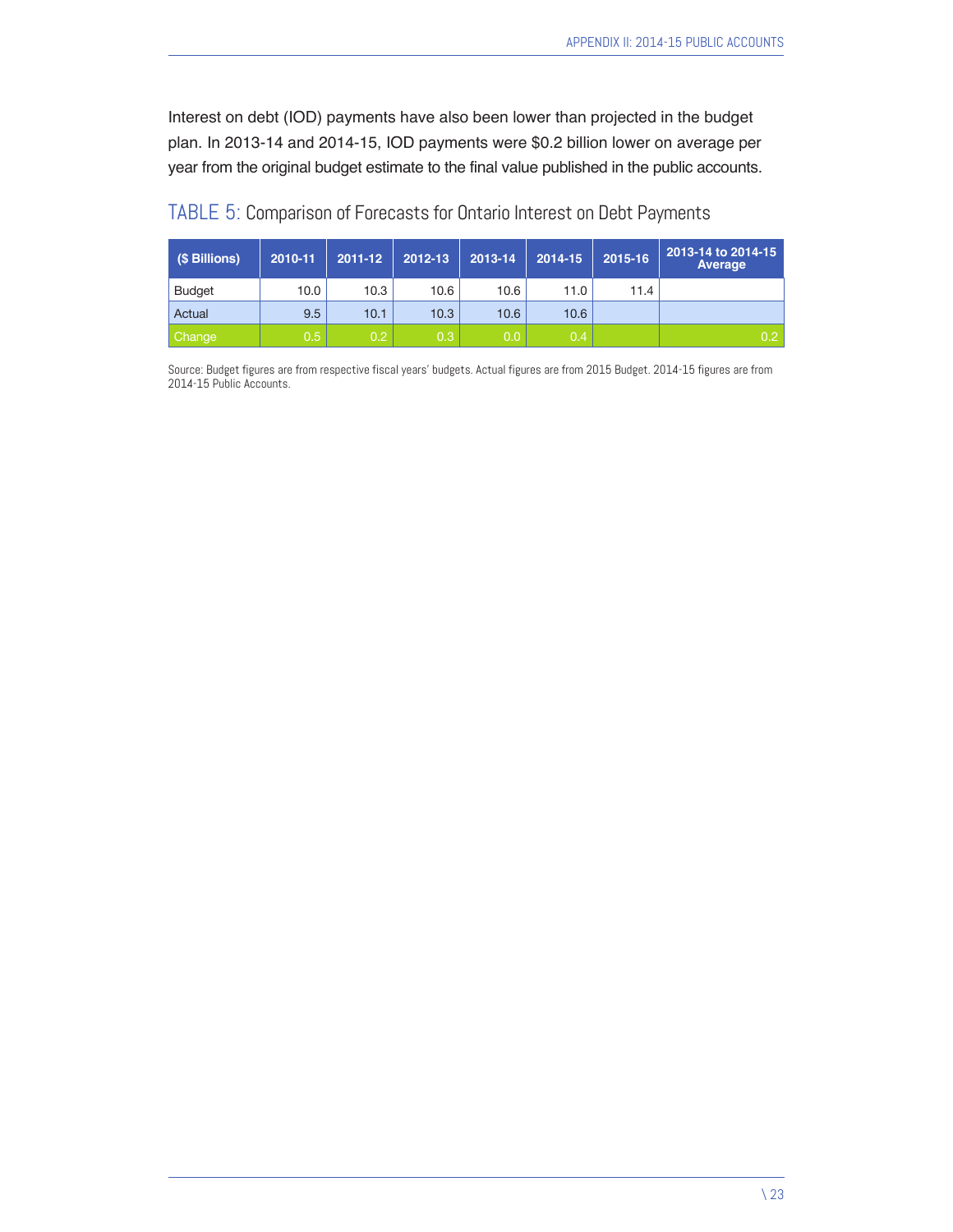# V. Potential Medium-Term Spending Pressures

#### Compensation

From January to May 2015, the average wage settlement for Ontario broader public sector employees (excluding municipal workers) provided for a 1.5 per cent annual average wage increase, the highest increase in four years.

FIGURE 16: Wage Settlements for Ontario Broader Public Sector Employees



Source: Collective Bargaining Highlights, Ministry of Labour, May 2015 Notes: Excludes municipal employees.

#### Ontario Retirement Pension Plan (ORPP)

The Province's request to the Canada Revenue Agency for administrative assistance with the ORRP was refused by the federal government. The impact of the federal government's response on the administrative cost of the ORPP is unclear, as is the status of the request, in light of the federal election.

#### Interest on Debt

S&P downgraded Ontario's credit rating on July 6, 2015 which could increase borrowing costs.18 Moody's currently maintains a negative outlook for Ontario's Aa2 rating.19

<sup>18</sup> Province Of Ontario Downgraded To 'A+' From 'AA-' On Very High Debt Burden And Very Weak Budgetary Performance, Standard & Poor's Ratings Services, July 6, 2015

<sup>19</sup> Province of Ontario Credit Ratings, Ontario Financial Authority, Accessed September 16, 2015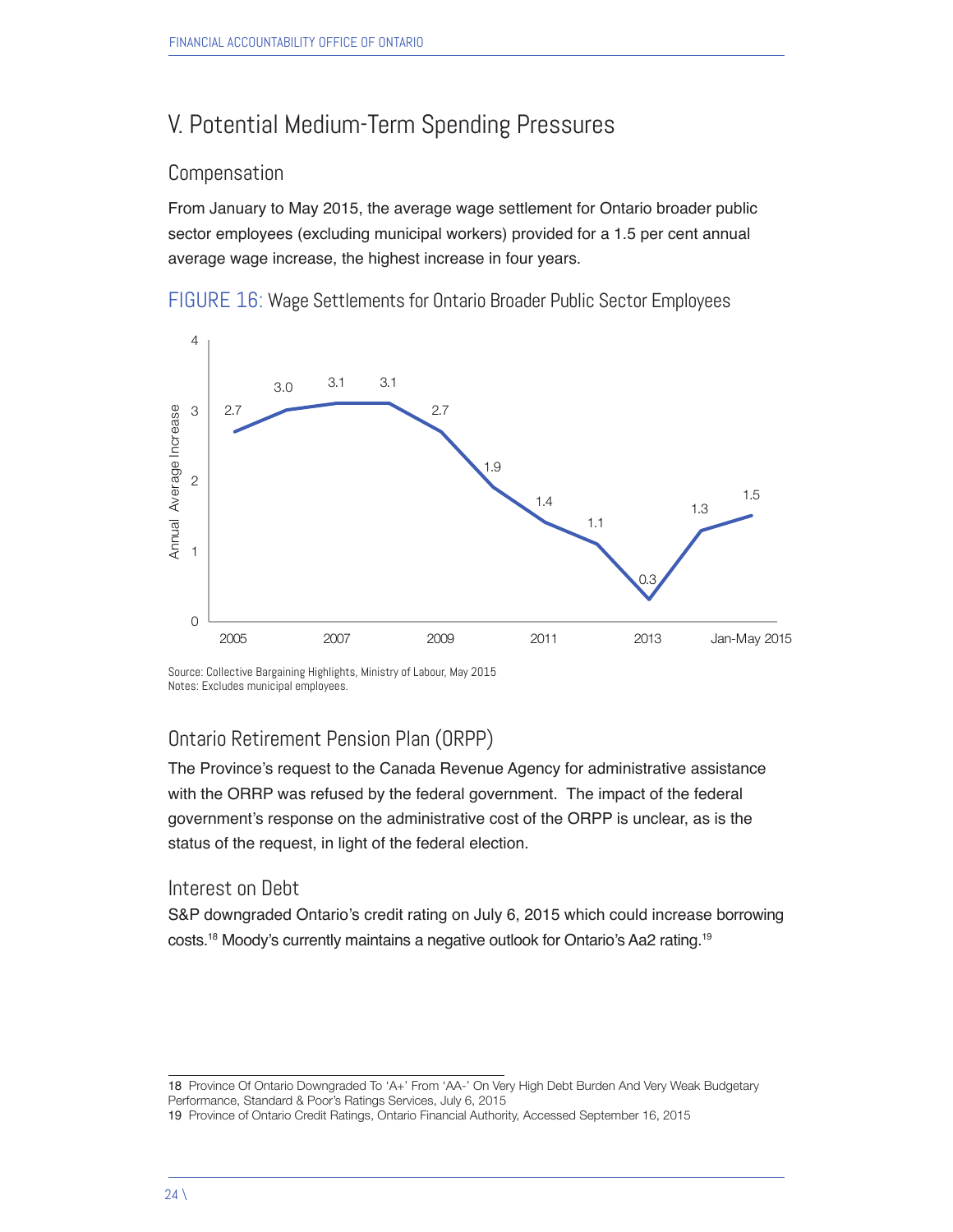# VI. Ontario Net Debt and Interest on Debt

The 2008-2009 recession and the resulting large deficits, led to sharp increases in Ontario's net debt (Figure 17). In 2007-08, Ontario's net debt was \$156.6 billion or 26.2 per cent of GDP. By 2010-11, Ontario's net debt had increased by over one-third to \$214.5 billion or 34.1 per cent of GDP. Assuming the government achieves its fiscal targets, Ontario's net debt to GDP ratio will peak in 2015-16 at almost 40 per cent.

In the 2014-15 Public Accounts Annual Report, the government confirmed its commitment to gradually reduce the net debt to GDP ratio to the pre-recession level of 27 per cent, although no timetable was provided.<sup>20</sup>



#### FIGURE 17: Ontario Net Debt

Source: Ontario Budgets and 2014-15 Public Accounts Notes: Data labels indicate value in \$ billions unless otherwise indicated.

20 2014-15 Public Accounts Annual Report, pp. 16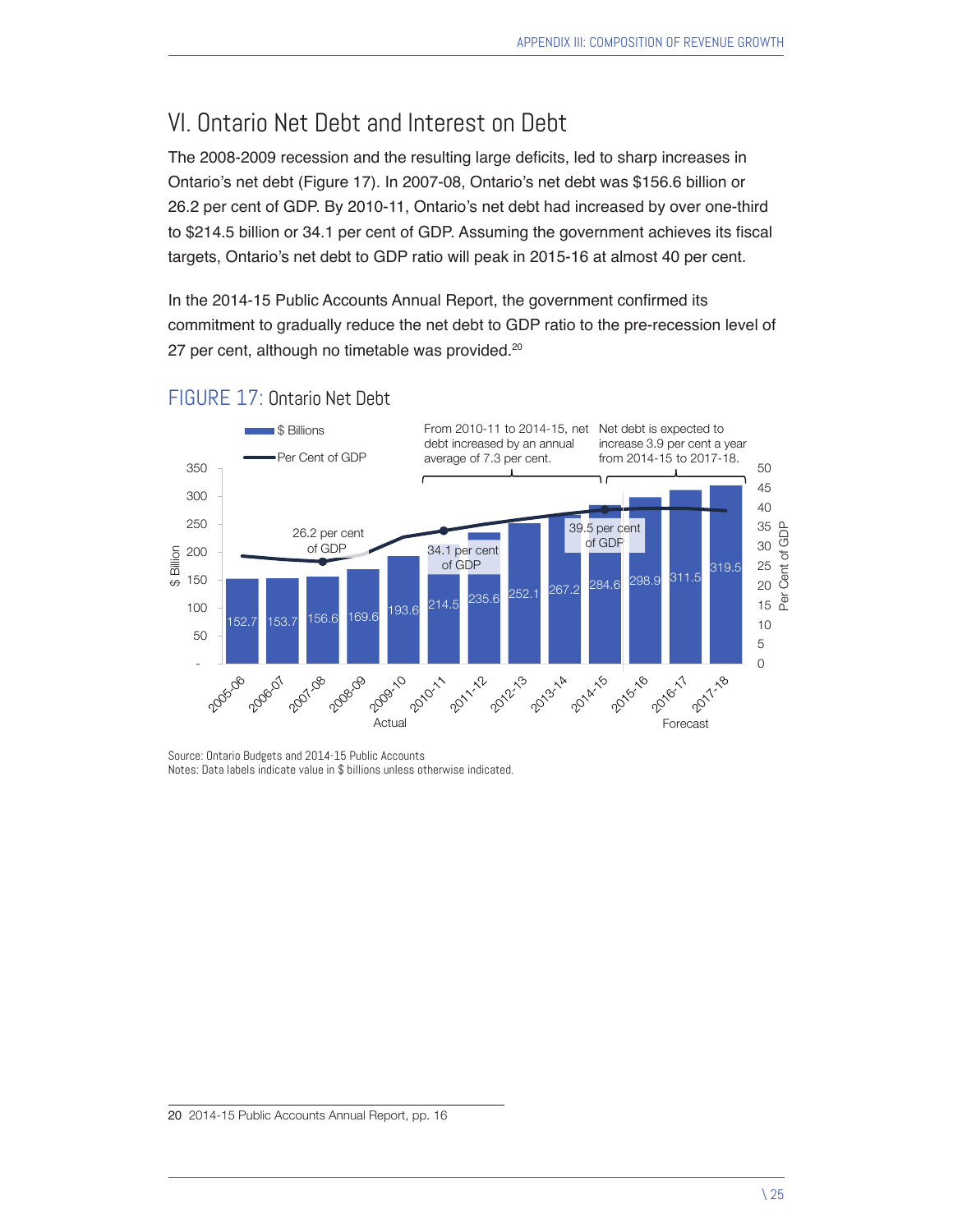Interest on debt is expected to increase by almost 25 per cent from \$10.6 billion in 2014-15 to \$13.2 billion by 2017-18, the result of both the rise in net debt and higher expected interest rates. By 2017-18, interest payments are expected to account for almost 10 per cent of total spending.

#### FIGURE 18: Ontario Interest on Debt



Source: Ontario Budgets and 2014-15 Public Accounts Notes: Data labels indicate value in \$ billions unless otherwise indicated.